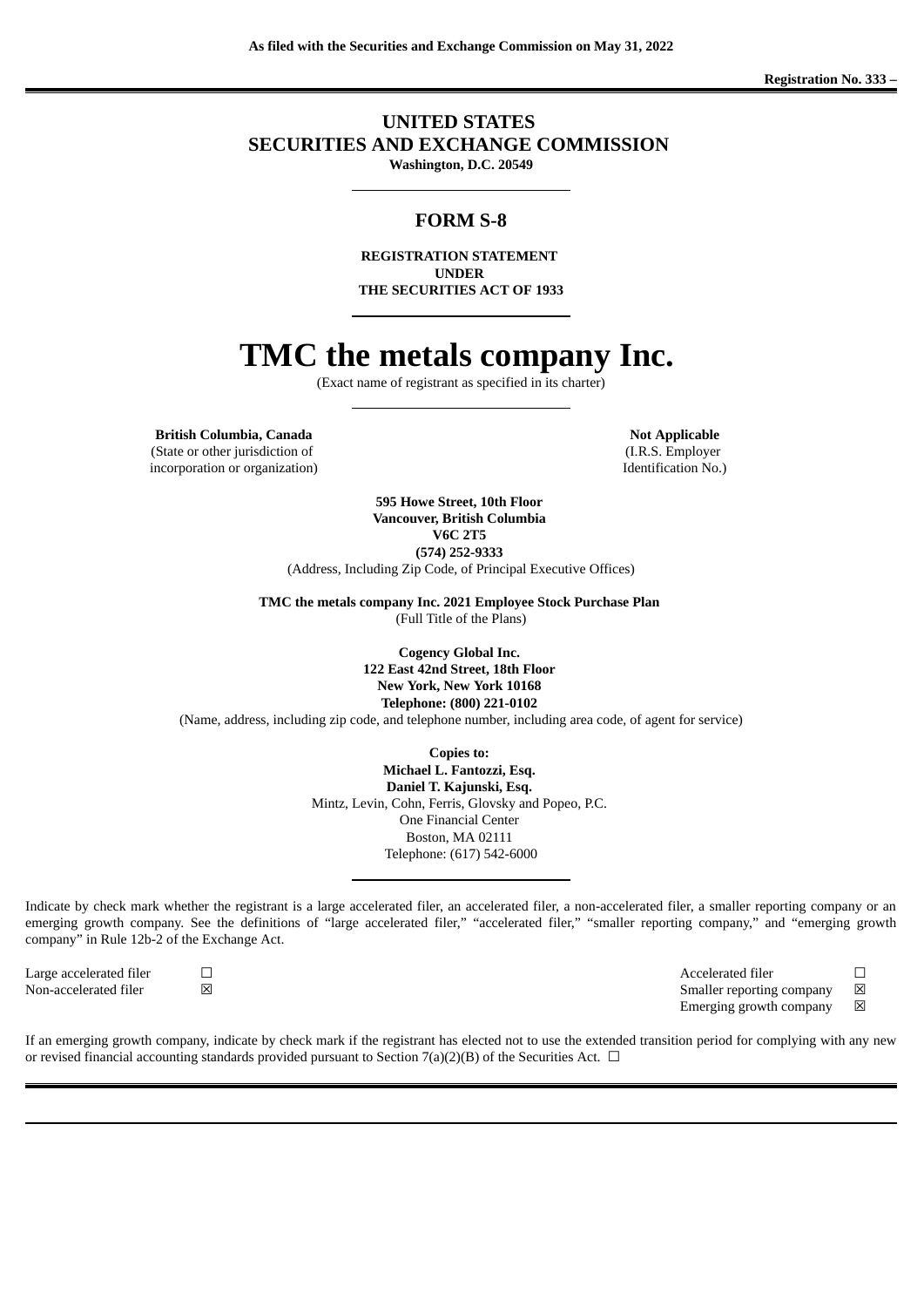#### **PART I**

#### **INFORMATION REQUIRED IN THE SECTION 10(a) PROSPECTUS**

In accordance with the instructional Note to Part I of Form S-8 as promulgated by the Securities and Exchange Commission (the "Commission"), the information specified by Part I of Form S-8 has been omitted from this registration statement on Form S-8 for offers of common shares, without par value ("Common Shares"), of TMC the metals company Inc. (the "Registrant") pursuant to the TMC the metals company Inc. 2021 Employee Stock Purchase Plan (the "Plan"). The documents containing the information specified in Part I will be delivered to the participants in the Plan covered by this registration statement as required by Rule 428(b)(1) under the Securities Act.

#### **PART II**

## **INFORMATION REQUIRED IN THE REGISTRATION STATEMENT**

#### **Item 3. Incorporation of Documents by Reference.**

The following documents filed by the registrant with the Commission are incorporated herein by reference:

- (a) The Registrant's Annual Report on Form 10-K for the year ended December 31, 2021, filed with the [Commission](https://www.sec.gov/ix?doc=/Archives/edgar/data/1798562/000110465922038029/tmc-20211231x10k.htm) on March 25, 2022;
- (b) The Registrant's Quarterly Report on Form 10-Q for the quarter ended March 31, 2022, filed with the [Commission](https://www.sec.gov/ix?doc=/Archives/edgar/data/1798562/000110465922057493/tmc-20220331x10q.htm) on May 9, 2022;
- (c) The Registrant's Current Reports on Form 8-K or 8-K/A as filed with the Commission on [February](https://www.sec.gov/ix?doc=/Archives/edgar/data/1798562/000110465922018674/tm226092d1_8k.htm) 10, 2022 and [March](https://www.sec.gov/ix?doc=/Archives/edgar/data/1798562/000110465922034803/tm229560d1_8k.htm) 17, 2022;
- (d) The portions of the [Registration's](https://www.sec.gov/Archives/edgar/data/1798562/000110465922046017/tm227918-5_def14a.htm) Definitive Proxy Statement on Schedule 14A, filed with the Commission on April 14, 2022; and
- (e) The description of the Registrant's securities contained in the Registrant's registration statement on Form 8-A (File No. 001-39281), filed by the Registrant with the [Commission](https://www.sec.gov/Archives/edgar/data/1798562/000121390021047279/ea146988-8a12b_tmcthemetals.htm) under Section 12(b) of the Securities Exchange Act of 1934, as amended (the "Exchange Act"), on September 10, 2021, including any amendments or reports filed for the purpose of updating such description.

All reports and other documents filed by the registrant after the date hereof pursuant to Sections 13(a), 13(c), 14 and 15(d) of the Exchange Act (other than Current Reports furnished under Item 2.02 or Item 7.01 of Form 8-K and exhibits furnished on such form that relate to such items), prior to the filing of a post-effective amendment which indicates that all securities offered hereby have been sold or which deregisters all securities then remaining unsold, shall be deemed to be incorporated by reference herein and to be part hereof from the date of filing of such reports and documents. Any statement contained in a document incorporated or deemed to be incorporated by reference herein shall be deemed to be modified or superseded for the purposes of this registration statement to the extent that a statement contained herein or in any other subsequently filed document which also is or is deemed to be incorporated by reference herein modifies or supersedes such statement. Any statement so modified or superseded shall not be deemed, except as so modified or superseded, to constitute a part of this registration statement.

#### **Item 4. Description of Securities.**

Not applicable.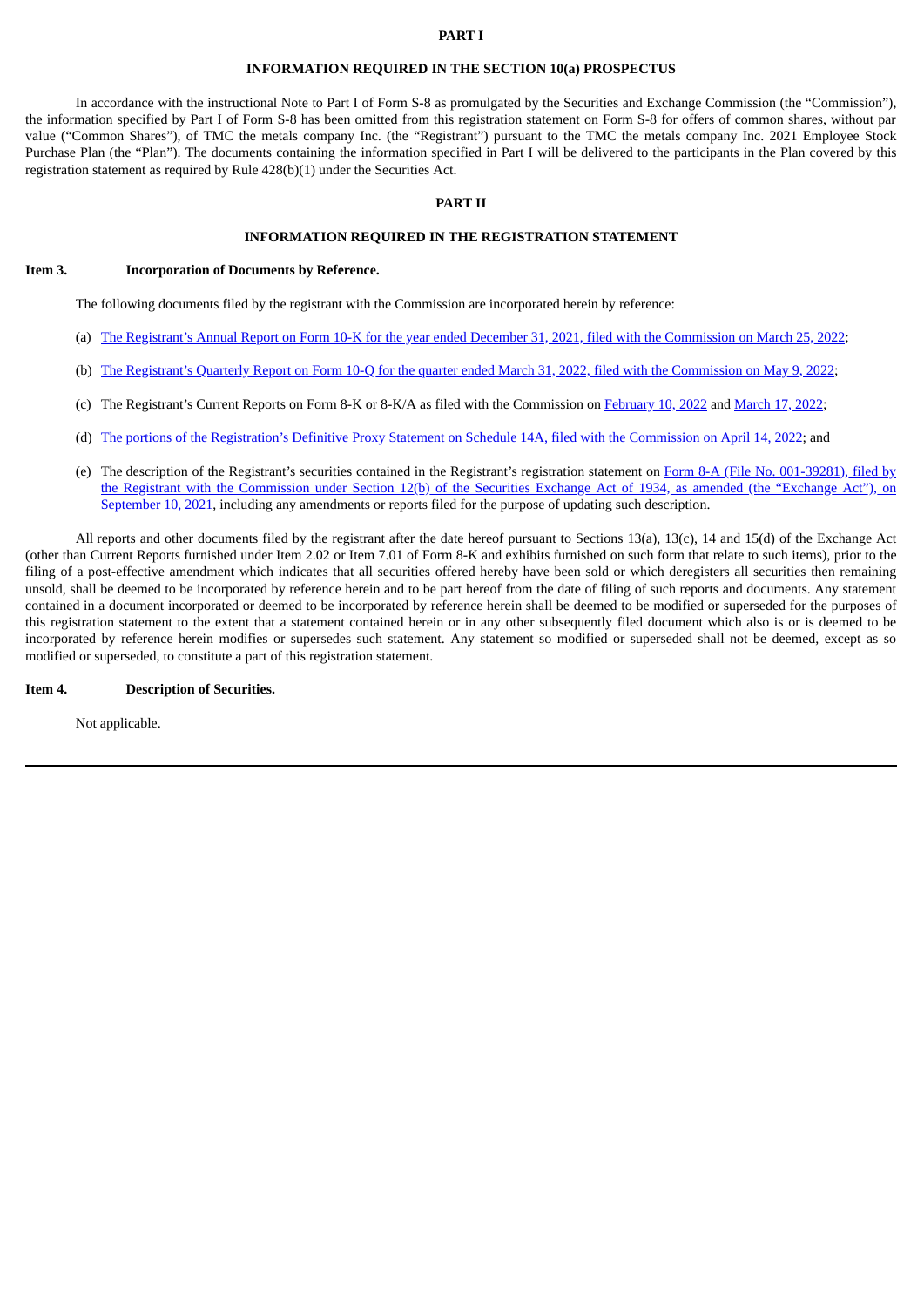#### **Item 5. Interests of Named Experts and Counsel.**

At the date hereof, Fasken Martineau DuMoulin LLP and the partners and associates of Fasken Martineau DuMoulin LLP, as a group beneficially own, directly or indirectly, less than one per cent of any outstanding securities of the Company.

#### **Item 6. Indemnification of Directors and Officers.**

Under the Business Corporations Act (British Columbia) (the "BCBCA"), a company may indemnify: (i) a current or former director or officer of that company; (ii) a current or former director or officer of another company if, at the time such individual held such office, such company was an affiliate of the company, or if such individual held such office at the company's request; or (iii) an individual who, at the request of the company, held, or holds, an equivalent position in another entity (an "indemnifiable person") against all judgments, penalties or fines, or amounts paid to settle a proceeding in which he or she is involved because of that person's position as an indemnifiable person (an "eligible proceeding") and the expenses actually and reasonably incurred in respect of an eligible proceeding, unless: (i) the individual did not act honestly and in good faith with a view to the best interests of such company or the other entity, as the case may be; or (ii) in the case of an eligible proceeding other than a civil proceeding, the individual did not have reasonable grounds for believing that the individual's conduct in respect of which the proceeding was brought was lawful. A company cannot indemnify an indemnifiable person if it is prohibited from doing so under its articles. Subject to being prohibited to indemnify an indemnifiable person, a company must, after the final disposition of an eligible proceeding, pay the expenses actually and reasonably incurred by an indemnifiable person in respect of that proceeding if the indemnifiable person has not been reimbursed for those expenses and is wholly successful, on the merits or otherwise, in the outcome of the proceeding or is substantially successful on the merits in the outcome of the proceeding. Under the BCBCA, a company may also pay, as they are incurred in advance of the final disposition of an eligible proceeding, the expenses actually and reasonably incurred if the company received from the indemnifiable person a written undertaking that, if it is ultimately determined that the payment of expenses is prohibited.

Subject to the BCBCA, the Company's Articles require the Company to indemnify a director or former director and his or her heirs and legal personal representatives against all eligible penalties to which such person is or may be liable, and the Company must after final disposition of an eligible proceeding, pay the expenses actually and reasonably incurred by such person in respect of that proceeding. Each director is deemed to have contracted with us on the terms of the indemnity contained in our Articles. In addition, our Articles specify that failure of a director or former director to comply with the provisions of the BCBCA or our Articles will not invalidate any indemnity to which he or she is entitled. Our Articles also allow for us to purchase and maintain insurance for the benefit of specified eligible parties.

We have entered into indemnity agreements with each of our directors and certain officers which provide for indemnification and advancements by the Company of certain expenses and costs relating to claims, suits or proceedings arising from each director's and officer's service to the Company, or, at the Company's request, service to other entities, as officers or directors to the maximum extent permitted by applicable law and subject to the terms and conditions of such indemnity agreement.

We maintain standard policies of insurance that provide coverage (1) to our directors and officers against loss rising from claims made by reason of breach of duty or other wrongful act and (2) to us with respect to indemnification payments that we may make to such directors and officers.

#### **Item 7. Exemption from Registration Claimed.**

Not applicable.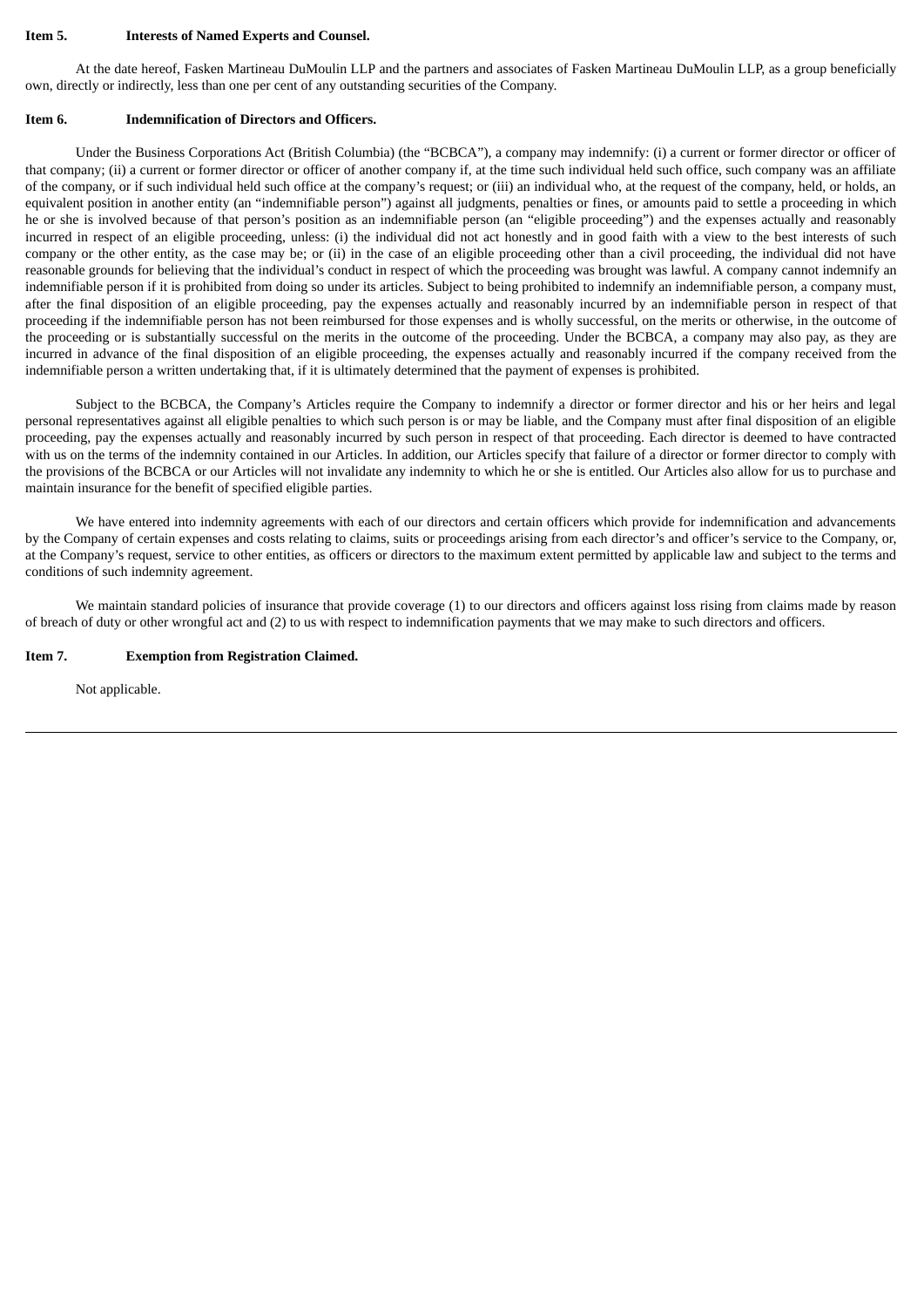| <b>Exhibit</b> |                                                        | Filed                           | <b>Incorporated by</b><br>Reference<br>herein from |                    | <b>SEC File/</b><br>Reg. |
|----------------|--------------------------------------------------------|---------------------------------|----------------------------------------------------|--------------------|--------------------------|
| <b>Number</b>  | <b>Exhibit Description</b>                             | <b>Herewith</b>                 | <b>Form or Schedule</b>                            | <b>Filing Date</b> | <b>Number</b>            |
| 4.1            | Notice of Articles of TMC the metals company Inc.      |                                 | Form 8-K<br>(Exhibit 3.1)                          | 9/15/2021          | 001-39281                |
| 4.2            | Articles of TMC the metals company Inc.                |                                 | Form 8-K                                           | 9/15/2021          | 001-39281                |
|                |                                                        |                                 | (Exhibit 3.2)                                      |                    |                          |
| 4.3            | TMC the metals company Inc. Common Share               |                                 | Form 8-K                                           | 9/15/2021          | 001-39281                |
|                | Certificate                                            |                                 | <u>(Exhibit 4.1)</u>                               |                    |                          |
| <u>5.1</u>     | Opinion of Fasken Martineau DuMoulin LLP               |                                 |                                                    |                    |                          |
| 23.1           | Consent of Ernst & Young LLP independent registered    | $\frac{\mathbf{X}}{\mathbf{X}}$ |                                                    |                    |                          |
|                | public accounting firm of TMC the metals company Inc.  |                                 |                                                    |                    |                          |
|                | (formerly Sustainable Opportunities Acquisition Corp.) |                                 |                                                    |                    |                          |
| 23.2           | Consent of Fasken Martineau DuMoulin LLP (included     | $\mathbf{\underline{X}}$        |                                                    |                    |                          |
|                | in Exhibit $5.1$ )                                     |                                 |                                                    |                    |                          |
| 24.1           | Power of Attorney (included on the signature           | $\underline{\mathbf{X}}$        |                                                    |                    |                          |
|                | page hereof)                                           |                                 |                                                    |                    |                          |
| $99.1+$        | <b>TMC</b> the metals company Inc. 2021 Employee Stock | $\overline{\mathbf{X}}$         |                                                    |                    |                          |
|                | <b>Purchase Plan</b>                                   |                                 |                                                    |                    |                          |
| <b>107</b>     | <b>Filing Fee Table</b>                                | $\underline{X}$                 |                                                    |                    |                          |
|                |                                                        |                                 |                                                    |                    |                          |

+ Denotes management contract or compensatory plan or arrangement

#### **Item 9. Undertakings.**

(a) The undersigned registrant hereby undertakes:

- (1) To file, during any period in which offers or sales are being made, a post-effective amendment to this registration statement:
	- (i) To include any prospectus required by Section 10(a)(3) of the Securities Act;
	- (ii) To reflect in the prospectus any facts or events arising after the effective date of the registration statement (or the most recent posteffective amendment thereof) which, individually or in the aggregate, represent a fundamental change in the information set forth in the registration statement. Notwithstanding the foregoing, any increase or decrease in volume of securities offered (if the total dollar value of securities offered would not exceed that which was registered) and any deviation from the low or high end of the estimated maximum offering range may be reflected in the form of prospectus filed with the Commission pursuant to Rule 424(b) if, in the aggregate, the changes in volume and price represent no more than a 20% change in the maximum aggregate offering price set forth in the "Calculation of Registration Fee" table in the effective registration statement; and
	- (iii) To include any material information with respect to the plan of distribution not previously disclosed in the registration statement or any material change to such information in the registration statement.

*Provided*, *however*, that paragraphs (a)(1)(i) and (a)(1)(ii) do not apply if the registration statement is on Form S-8 and the information required to be included in a post-effective amendment by those paragraphs is contained in reports filed with or furnished to the Commission by the registrant pursuant to Section 13 or Section 15(d) of the Exchange Act that are incorporated by reference in this registration statement.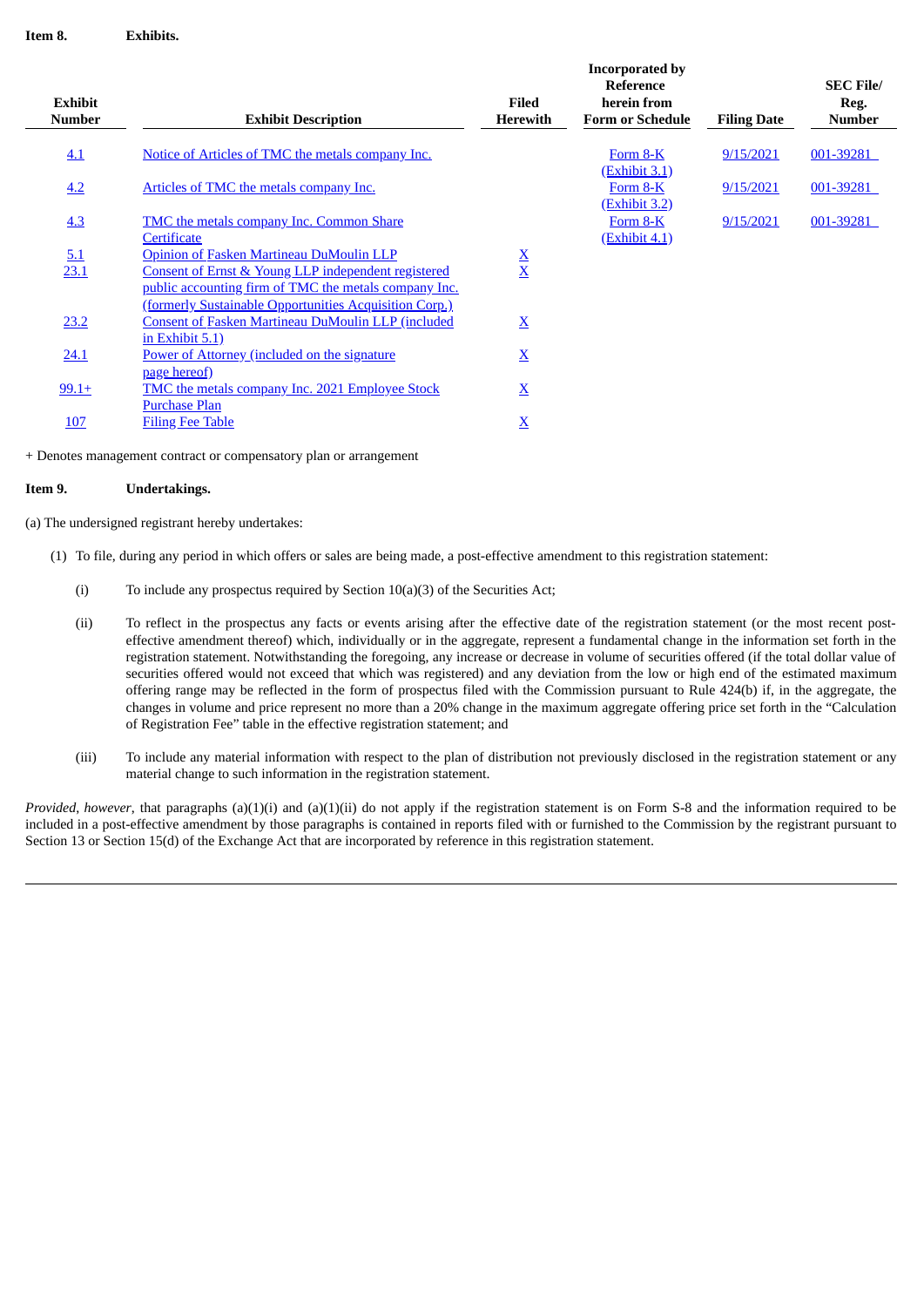- (2) That, for the purpose of determining any liability under the Securities Act, each such post-effective amendment shall be deemed to be a new registration statement relating to the securities offered therein, and the offering of such securities at that time shall be deemed to be the initial *bona fide* offering thereof.
- (3) To remove from registration by means of a post-effective amendment any of the securities being registered which remain unsold at the termination of the offering.
- (b) That, for purposes of determining any liability under the Securities Act, each filing of the registrant's annual report pursuant to Section 13(a) or Section 15(d) of the Exchange Act that is incorporated by reference in this registration statement shall be deemed to be a new registration statement relating to the securities offered therein, and the offering of such securities at that time shall be deemed to be the initial bona fide offering thereof.
- (c) Insofar as indemnification for liabilities arising under the Securities may be permitted to directors, officers and controlling persons of the registrant pursuant to the foregoing provisions, or otherwise, the registrant has been advised that in the opinion of the Commission such indemnification is against public policy as expressed in the Securities Act and is, therefore, unenforceable. In the event that a claim for indemnification against such liabilities (other than the payment by the registrant of expenses incurred or paid by a director, officer or controlling person of the registrant in the successful defense of any action, suit or proceeding) is asserted by such director, officer or controlling person in connection with the securities being registered, the registrant will, unless in the opinion of its counsel the matter has been settled by controlling precedent, submit to a court of appropriate jurisdiction the question whether such indemnification by it is against public policy as expressed in the Securities Act and will be governed by the final adjudication of such issue.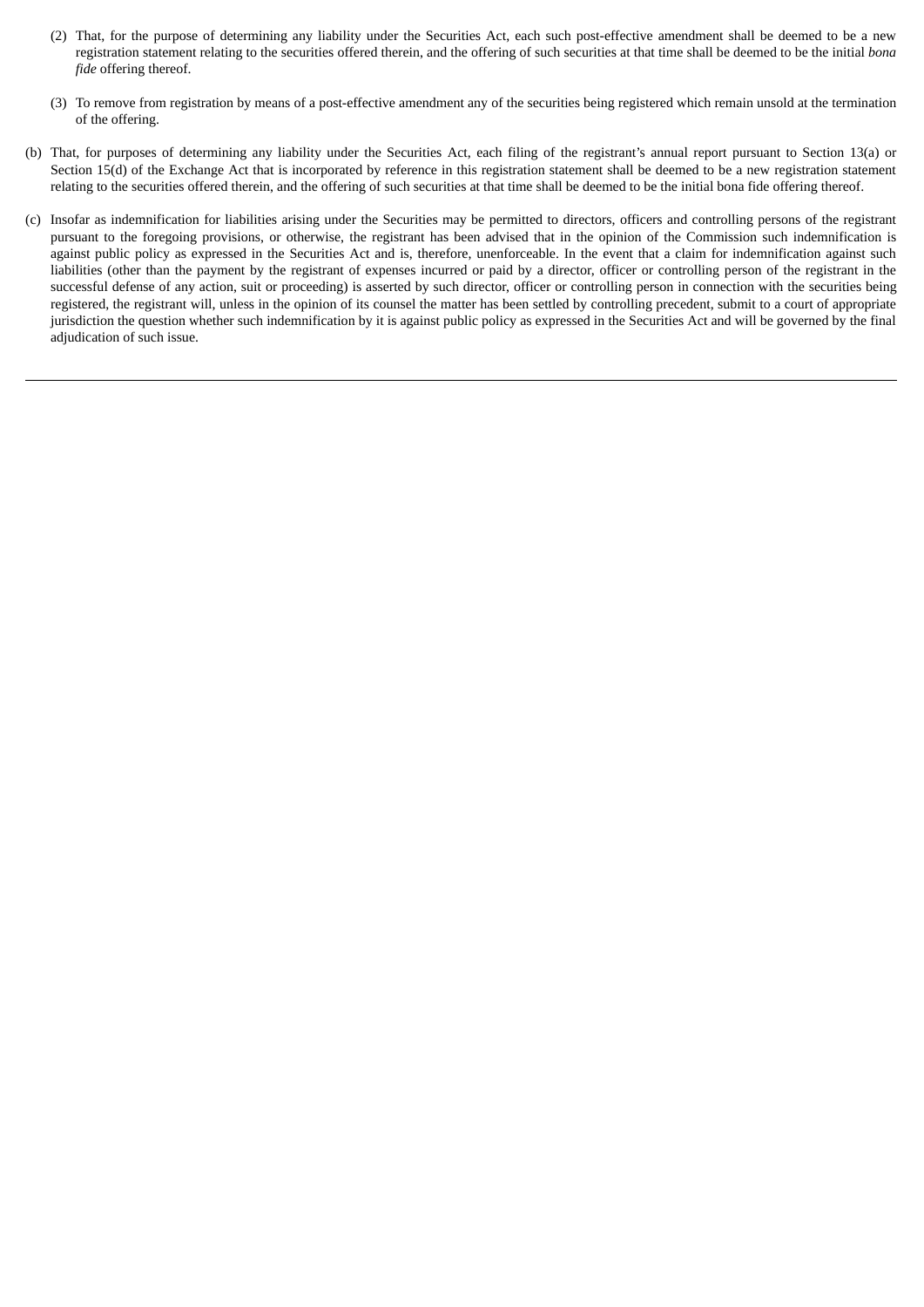#### **SIGNATURES**

<span id="page-5-0"></span>Pursuant to the requirements of the Securities Act of 1933, as amended, the registrant has duly caused this registration statement on Form S-8 to be signed on its behalf by the undersigned, thereunto duly authorized in New York, New York on May 31, 2022.

## **TMC THE METALS COMPANY INC.**

By: /s/ Craig Shesky

Craig Shesky

Chief Financial Officer

#### **POWER OF ATTORNEY**

Each person whose signature appears below constitutes and appoints each of Gerard Barron and Craig Shesky, acting alone or together with another attorney-in-fact, as his or her true and lawful attorney-in-fact and agent, with full power of substitution and resubstitution, for such person and in his or her name, place and stead, in any and all capacities, to sign any or all further amendments (including post-effective amendments) to this registration statement (and any additional registration statement related hereto permitted by Rule 462(b) promulgated under the Securities Act (and all further amendments, including post-effective amendments, thereto)), and to file the same, with all exhibits thereto, and other documents in connection therewith, with the Securities and Exchange Commission, granting unto said attorneys-in-fact and agents, and each of them, full power and authority to do and perform each and every act and thing requisite and necessary to be done in and about the premises, as fully to all intents and purposes as he or she might or could do in person, hereby ratifying and confirming all that said attorney-in-fact and agent, or his or her substitute or substitutes, may lawfully do or cause to be done by virtue hereof.

Pursuant to the requirements of the Securities Act, this registration statement has been signed by the following persons in the capacities and on the dated indicated.

| Signature                                              | <b>Title</b>                                                                   | <b>Date</b>  |  |  |  |
|--------------------------------------------------------|--------------------------------------------------------------------------------|--------------|--|--|--|
| /s/ Gerard Barron<br>Gerard Barron                     | Chief Executive Officer and Chairman<br>(Principal Executive Officer)          | May 31, 2022 |  |  |  |
| /s/ Craig Shesky<br>Craig Shesky                       | <b>Chief Financial Officer</b><br>(Principal Financial and Accounting Officer) | May 31, 2022 |  |  |  |
| /s/ Gina Stryker<br>Gina Stryker                       | Director                                                                       | May 31, 2022 |  |  |  |
| /s/ Christian Madsbjerg<br>Christian Madsbjerg         | Director                                                                       | May 31, 2022 |  |  |  |
| /s/ Andrew Hall<br>Andrew Hall                         | Director                                                                       | May 31, 2022 |  |  |  |
| /s/ Kathleen McAllister<br>Kathleen McAllister         | Director                                                                       | May 31, 2022 |  |  |  |
| /s/ Sheila Khama<br>Sheila Khama                       | Director                                                                       | May 31, 2022 |  |  |  |
| /s/ Andrei Karkar<br>Andrei Karkar                     | <b>Director</b>                                                                | May 31, 2022 |  |  |  |
| /s/ Amelia Kinahoi Siamomua<br>Amelia Kinahoi Siamomua | Director                                                                       | May 31, 2022 |  |  |  |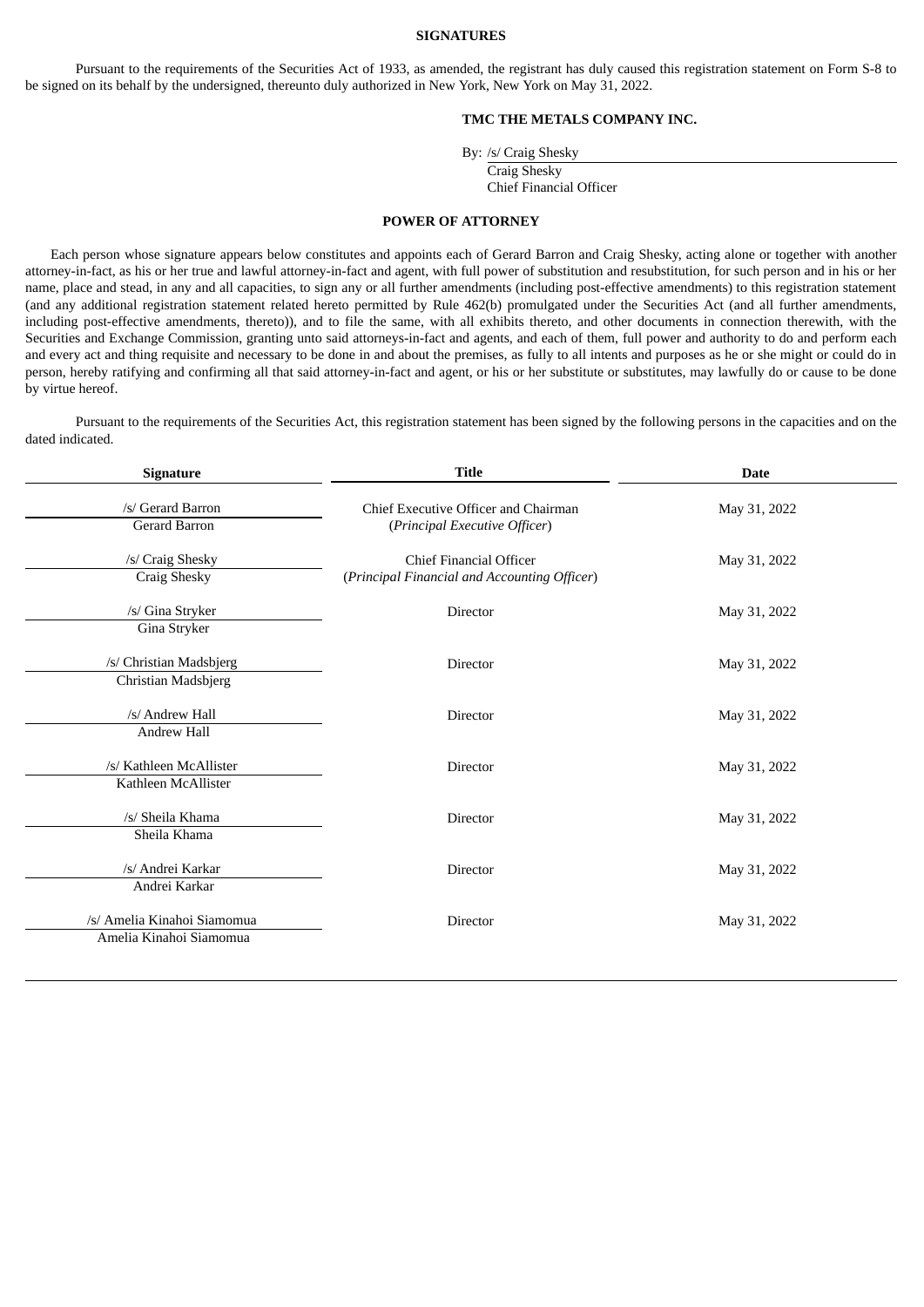FASKFN

<span id="page-6-0"></span>Fasken Martineau DuMoulin LLP Barrietare and Solicitore Patent and Trade-mark Agents

550 Burrard Street, Suite 2900 Vancouver, British Columbia V6C 0A3 Canada

T +1 604 631 3131 +1 866 635 3131 F +1 604 631 3232

fasken.com

May 31, 2022 File No.: 328015.00001

TMC the metals company Inc. 595 Howe Street, 10th Floor Vancouver, British Columbia V6C 2T5

Dear Sirs/Mesdames:

## **Re: TMC the metals company Inc. – Registration Statement on Form S-8**

We have acted as Canadian counsel to TMC the metals company Inc., a corporation continued under the laws of the Province of British Columbia (the "**Corporation**"), in connection with the filing of a registration statement on Form S-8 (as may be amended, the "**Registration Statement**"), with the Securities and Exchange Commission (the "**Commission**") under the Securities Act of 1933, as amended (the "**Act**"). The Registration Statement relates to registering the issuance of an aggregate of 5,254,324 common shares without par value in the capital of the Corporation (the "**ESPP Shares**") issuable upon exercise of the option awards (the "**ESPP Options**") outstanding under and in accordance with the terms of the Employee Stock Purchase Plan of the Corporation (the "**ESPP**").

#### **A. Documents Reviewed and Reliance**

As Canadian counsel to the Corporation, we have examined original executed or electronically delivered copies, which have been certified or otherwise identified to our satisfaction, of:

- 1. the Registration Statement; and
- 2. the ESPP.

We have also made such investigations and examined originals or copies, certified or otherwise identified to our satisfaction, of such certificates of public officials and of such other certificates, documents and records as we considered necessary or relevant for purposes of the opinions expressed below, including:

- 1. a certificate of good standing dated May 31, 2022 issued pursuant to the *Business Corporations Act* (British Columbia) relating to the Corporation; and
- 2. a certificate signed by the Chief Financial Officer of the Corporation dated as of the date hereof addressed to our firm, containing certain additional corporate information of a factual nature and attaching the constating documents of the Corporation, including the certificate of continuation, notice of articles and articles of the Corporation (the "**Constating Documents**"), and the resolutions of the directors of the Corporation authorizing and approving the ESPP, and the issuance of the ESPP Shares (the "**Officer's Certificate**").

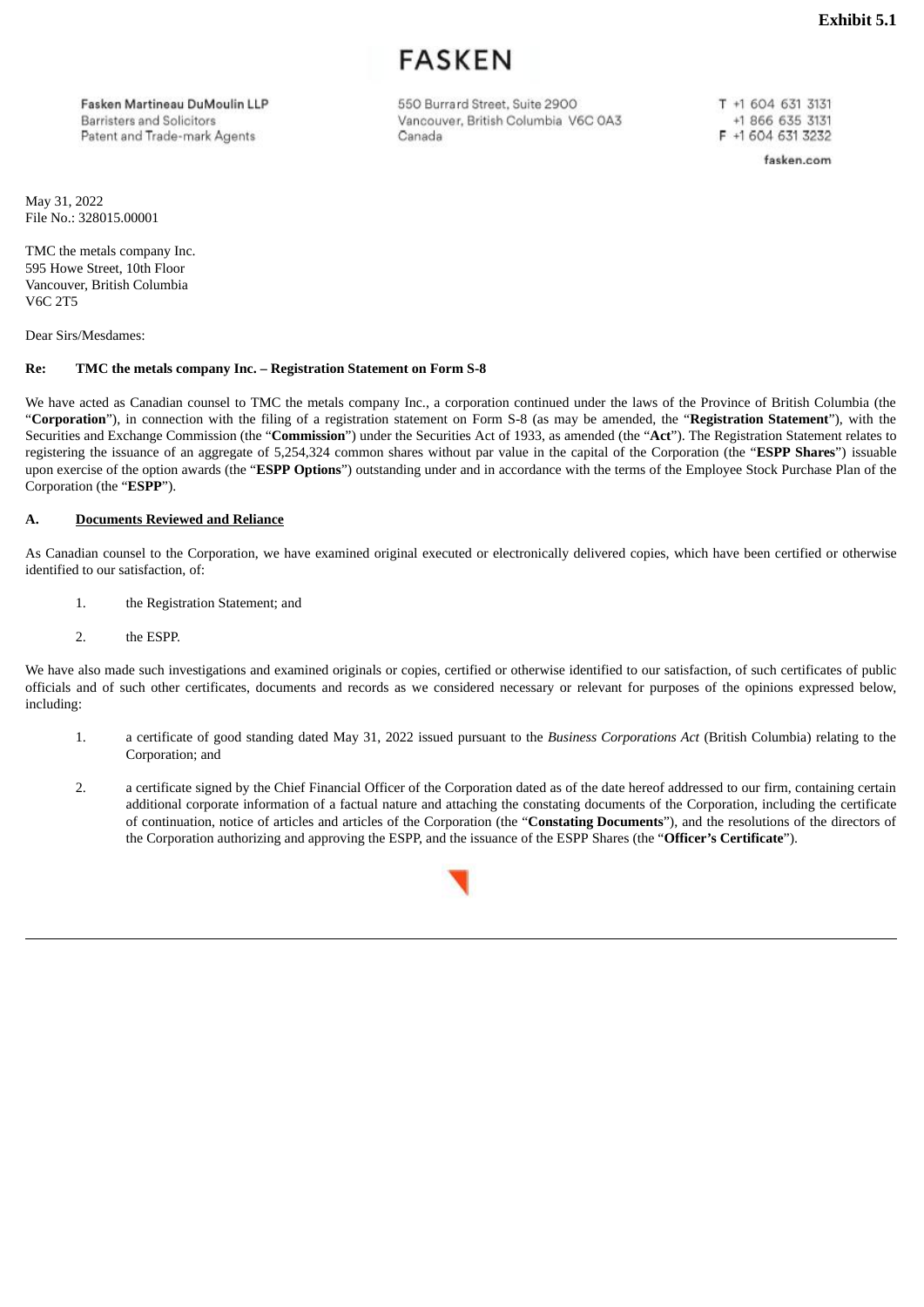# **FASKEN**

As to various questions of fact material to the opinions provided herein, we have relied upon the Officer's Certificate.

## **B. Laws Addressed**

We are qualified to practice law in the Province of British Columbia and our opinion herein is restricted to the laws of the Province of British Columbia and the federal laws of Canada applicable therein. We assume no obligation to update these opinions to take into account any changes in such laws or facts after the date hereof.

## **C. Assumptions**

For the purposes of the opinions expressed herein, we have assumed, without independent investigation, the following:

- 1. with respect to all documents examined by us, the genuineness of all signatures, the authenticity, completeness and accuracy of all documents submitted to us as originals, the conformity to originals of all documents submitted to us as certified, conformed, telecopied, PDF or photocopied copies of originals and the legal capacity of individuals signing any documents;
- 2. the completeness, accuracy and currency of the indices and filing systems maintained at the public offices where we have searched or made relevant inquiries and of other documents and certificates supplied by public officials;
- 3. that the Officer's Certificate continues to be accurate on the date hereof;
- 4. that the minute books and corporate records of the Corporation made available to us are the original minute books and records of the Corporation and contain all of the articles and constating documents of the Corporation and any amendments thereto and all of the respective minutes, or copies thereof, of all proceedings of the shareholders and directors;
- 5. each of the ESPP and the ESPP Options constitutes a legal, valid and binding obligation of the Corporation and the other parties thereto, enforceable against each of the parties thereto in accordance with its terms and the execution and delivery thereof was duly authorized by the parties thereto; and
- 6. that if any obligation under any document is required to be performed in a jurisdiction outside of the Province of British Columbia, the performance of that obligation will not be illegal under the laws of that jurisdiction.

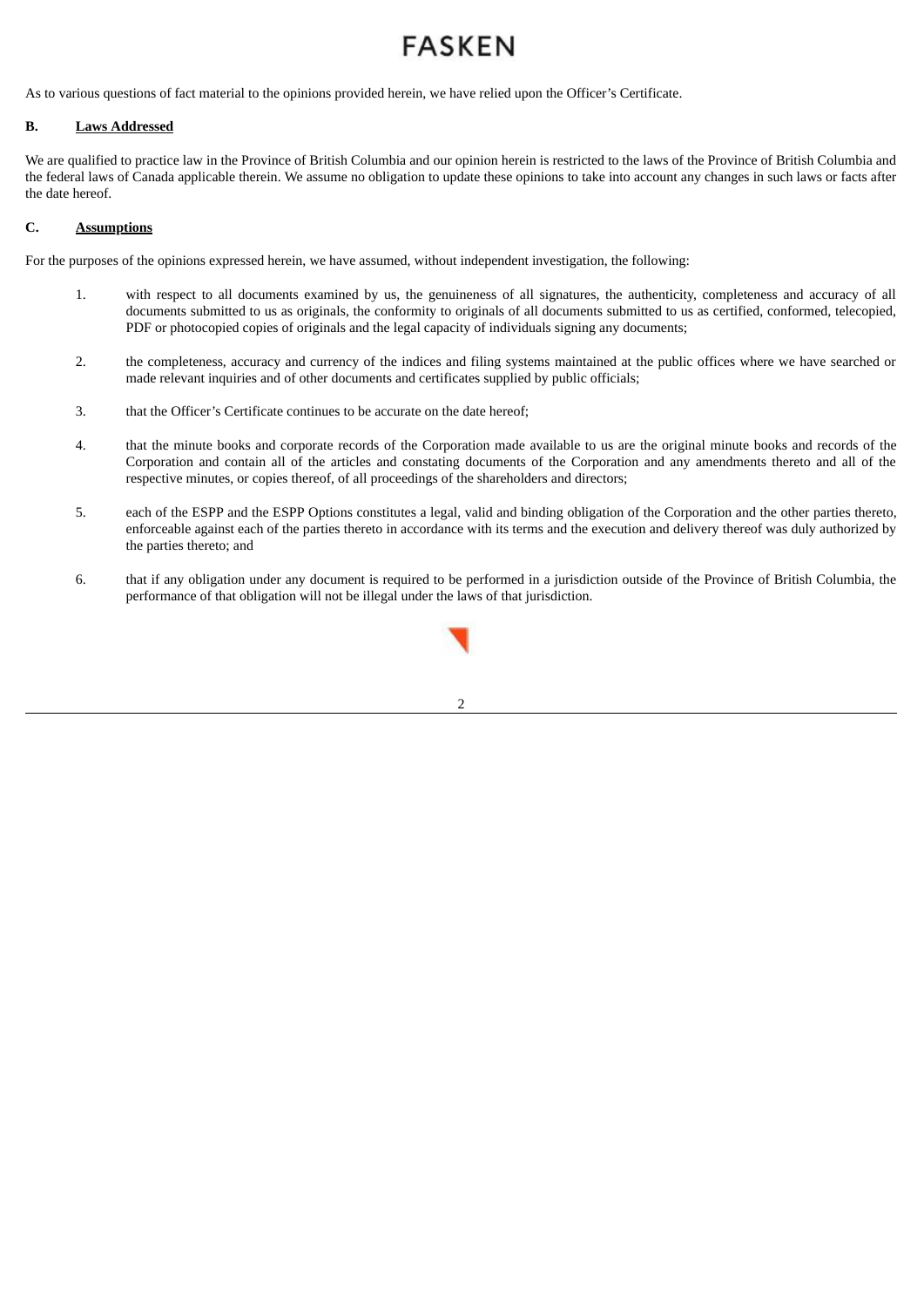# **FASKEN**

## **D. Reliance**

For the purposes of expressing the opinions set forth herein, in connection with certain factual matters pertaining to this opinion, we have relied exclusively and without independent investigation upon the Officer's Certificate.

## **E. Opinions**

Based upon and relying on the foregoing and the qualifications hereinafter expressed, we are of the opinion that the ESPP Shares, when issued in accordance with the terms of the ESPP, will be validly issued, fully paid and non-assessable common shares in the capital of the Corporation.

## **F. Qualifications**

Whenever our opinion refers to securities of the Corporation, whether issued or to be issued, as being "fully-paid and non-assessable", such phrase means that the holders of such securities will not, after the issuance to them of such securities, be liable to pay further amounts to the Corporation in respect of the issue price payable for such securities, and no opinion is expressed as to the adequacy of any consideration received by the Corporation therefor or as to the actual receipt by the Corporation of any consideration for the issuance of such securities.

For greater certainty, a specific assumption, limitation or qualification in this opinion is not to be interpreted to restrict the generality of any other assumption, limitation or qualification expressed in general terms in this opinion that includes the subject matter of the specific assumption, limitation or qualification.

We hereby consent to the filing of this opinion as an exhibit to the Registration Statement. In giving this consent, we do not thereby admit that we are included in the category of persons whose consent is required under Section 7 or Section 11 of the Act or the rules and regulations of the Commission promulgated thereunder.

The opinions herein are given as at the date hereof and we disclaim any obligation or undertaking to advise any person of any change in law or fact that may come to our attention after the date hereof. Our opinions do not take into account any proposed rules, policies or legislative changes that may come into force following the date hereof.

Yours truly, *Fasken Martineau DuMoulin LLP*

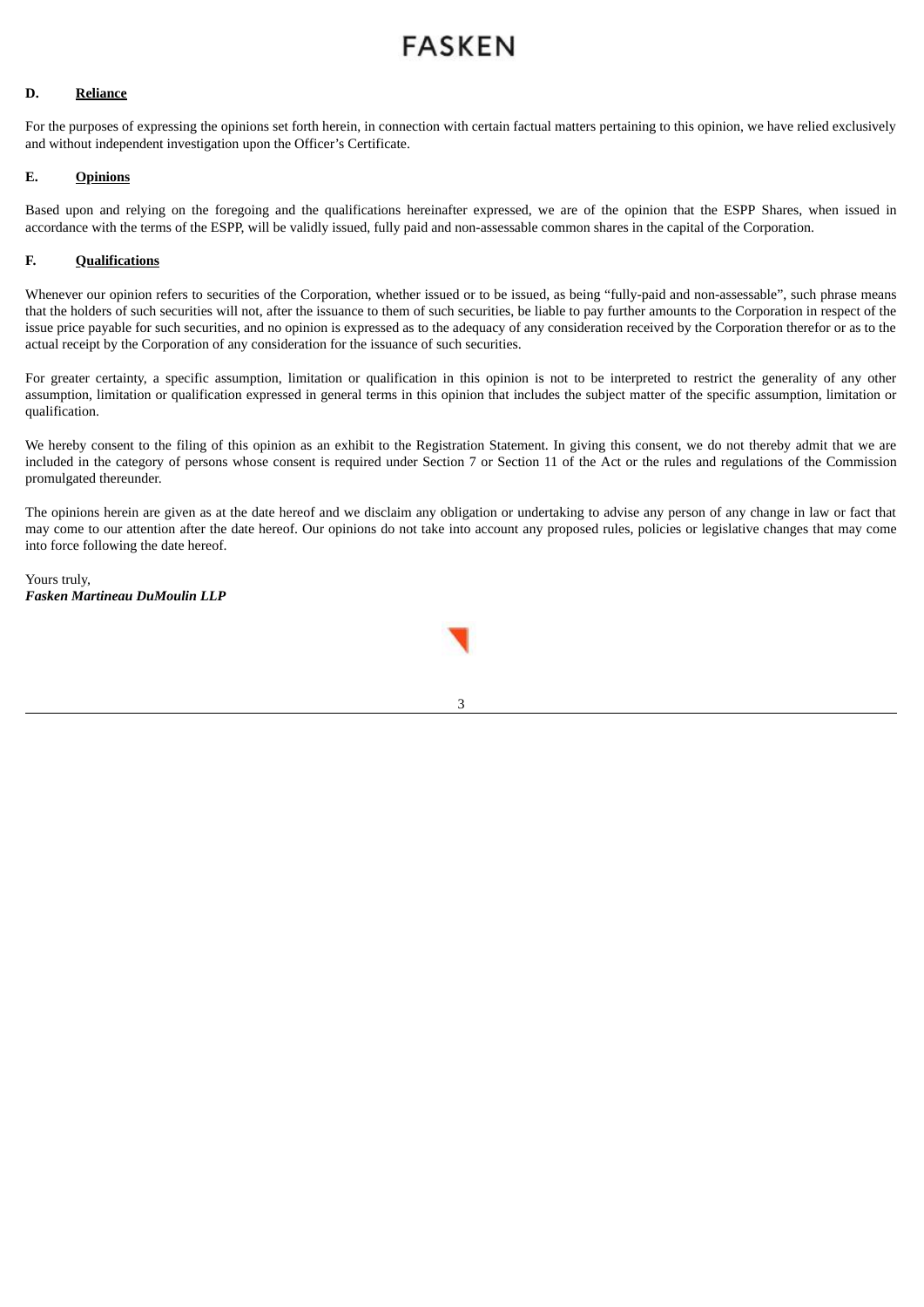## **Consent of Independent Registered Public Accounting Firm**

<span id="page-9-0"></span>We consent to the incorporation by reference in the Registration Statement (Form S-8) pertaining to the TMC the metals company Inc. 2021 Employee Stock Purchase Plan of our report dated March 25, 2022, with respect to the consolidated financial statements of TMC the metals company Inc. (the "Company") as at and for the years ended December 31, 2021 and December 31, 2020.

/s/ Ernst & Young LLP Chartered Professional Accountants Vancouver, Canada May 31, 2022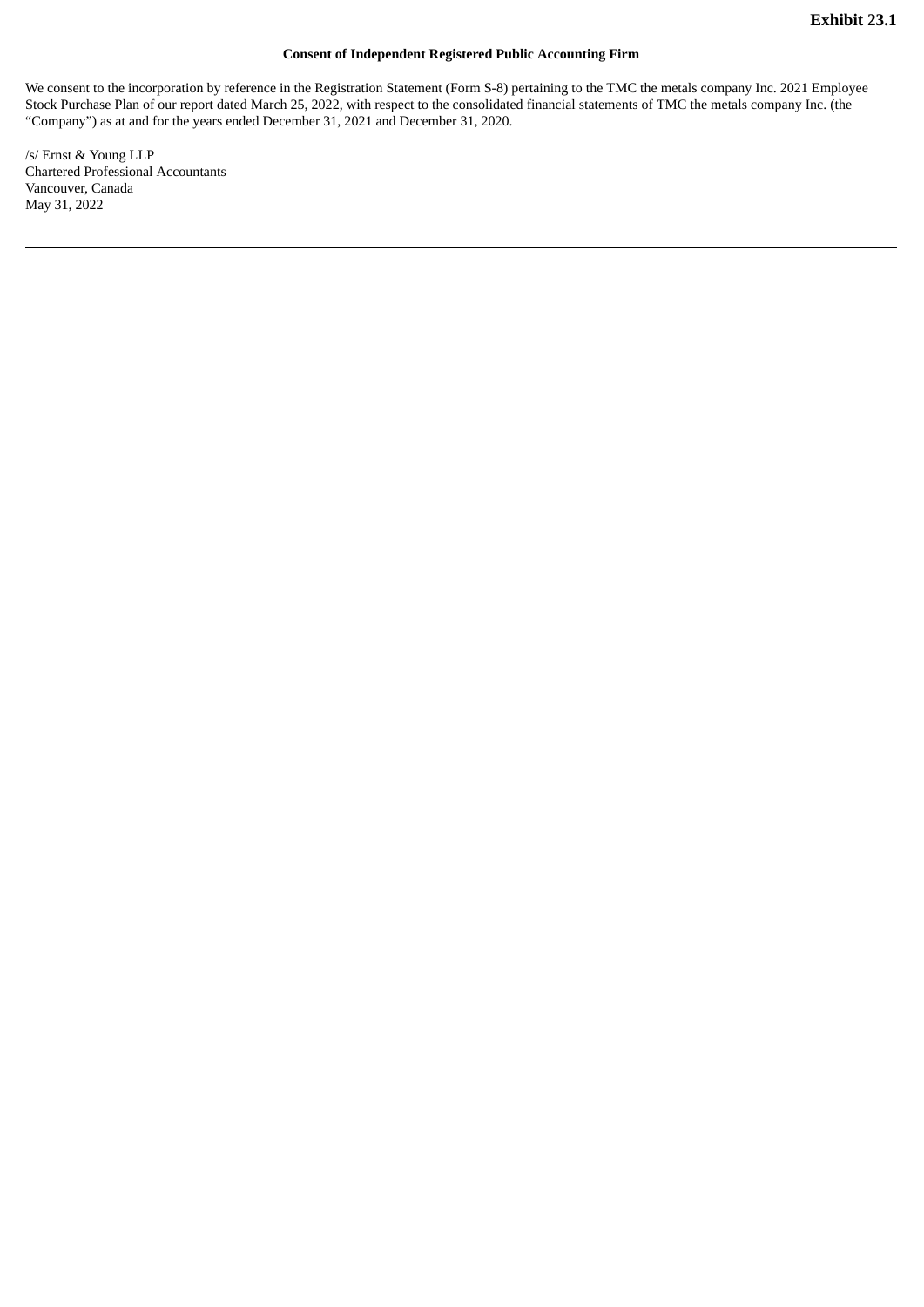#### **TMC THE METALS COMPANY INC.**

### **EMPLOYEE STOCK PURCHASE PLAN**

<span id="page-10-0"></span>The following constitute the provisions of the 2021 Employee Stock Purchase Plan (the "Plan") of TMC the metals company Inc. (the "Company").

1. Purpose. The purpose of the Plan is to provide Employees of the Company and its Designated Subsidiaries with an opportunity to purchase Common Stock of the Company. It is the intention of the Company to have the Plan qualify as an "Employee Stock Purchase Plan" under Section 423 of the Code. The provisions of the Plan shall, accordingly, be construed so as to extend and limit participation in a manner consistent with the requirements of that section of the Code.

#### 2. Definitions.

(a) "Board" shall mean the Board of Directors of the Company, or a committee of the Board of Directors named by the Board to administer the Plan.

thereto.

(b) "Code" shall mean the Internal Revenue Code of 1986, as amended, including any successor statute, regulation and guidance

- (c) "Common Stock" shall mean the common shares of the Company.
- (d) "Company" shall mean TMC the metals company Inc., a company existing under the laws of British Columbia, Canada.

(e) "Compensation" shall mean the regular rate of salary or wages received by the Employee from the Company or a Designated Subsidiary that is taxable income for federal income tax purposes or applicable tax law, including payments for overtime and shift premium, but excluding incentive compensation, incentive payments, bonuses, commissions, relocation, expense reimbursements, tuition or other reimbursements or compensation received from the Company or a Designated Subsidiary.

(f) "Continuous Status as an Employee" shall mean the absence of any interruption or termination of service as an Employee. Continuous Status as an Employee shall not be considered interrupted in the case of a leave of absence agreed to in writing by the Company, provided that such leave is for a period of not more than ninety (90) days or reemployment upon the expiration of such leave is guaranteed by contract or statute.

(g) "Contributions" shall mean all amounts credited to the account of a participant pursuant to the Plan.

(h) "Designated Subsidiaries" shall mean the Subsidiaries which have been designated by the Board from time to time in its sole discretion as eligible to participate in the Plan.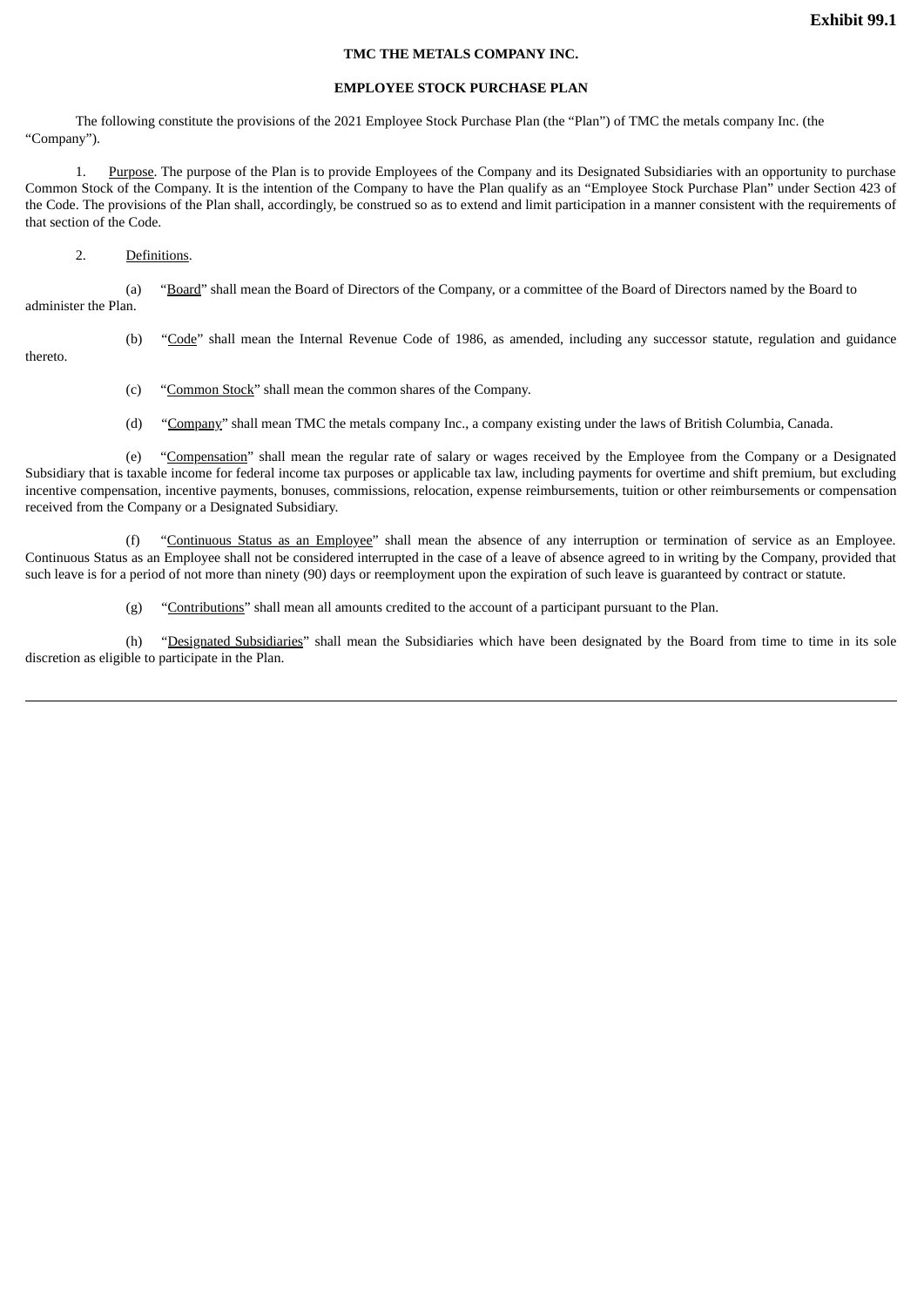(i) "Employee" shall mean any person who is employed by the Company or one of its Designated Subsidiaries for tax purposes and who is customarily employed for at least twenty (20) hours per week and more than five (5) months in a calendar year by the Company or one of its Designated Subsidiaries.

(j) " $E$ xercise Date" shall mean the last business day of each Purchase Period of the Plan.

(k) "Exercise Price" shall mean with respect to an Offering Period, an amount equal to 85% of the fair market value (as defined in Section 8(b)) of a share of Common Stock on the Offering Date or on the Exercise Date, whichever is lower.

- (l) "Initial Offering Period" if any, shall mean the period to be established by the Board.
- (m) "Offering Date" shall mean the first business day of each Offering Period of the Plan.
- (n) "Offering Document" shall have the meaning given to such term in Section 4.

(o) " Offering Period" shall mean (a) the Initial Offering Period and (b) each twenty- four (24) month period commencing on each June 1<sup>st</sup> and December 1<sup>st</sup> to occur during the term of the Plan following the Initial Offering Period (or such other period or periods as determined by the Board in accordance with this Plan and set forth in an Offering Document).

(p) "Plan" shall mean this TMC the metals company, Inc. Employee Stock Purchase Plan.

(q) " Purchase Period" shall refer to one or more periods within an Offering Period, as designated in an applicable Offering Document; provided, however, that, if no Purchase Periods are designated by the Administrator in an applicable Offering Document, the Purchase Periods for each Offering Period shall be as set forth in Section 4.

(r) "Subsidiary" shall mean a corporation, domestic or foreign, of which not less than 50% of the voting shares are held by the Company or a Subsidiary, whether or not such corporation now exists or is hereafter organized or acquired by the Company or a Subsidiary.

3. Eligibility.

(a) Any person who has been continuously employed as an Employee for three (3) months as of the Offering Date of a given Offering Period shall be eligible to participate in such Offering Period under the Plan and further, subject to the requirements of Section 6(a) and the limitations imposed by Section 423(b) of the Code. All Employees granted options under the Plan with respect to any Offering Period will have the same rights and privileges except for any differences that may be permitted pursuant to Section 423. Notwithstanding the foregoing, the Board may provide in an Offering Document that an Employee shall not be eligible to participate in an Offering Period if such Employee is a citizen or resident of a foreign jurisdiction and (a) participation in the Plan by such Employee or acquiring securities under the Plan would be prohibited under the laws of such foreign jurisdiction and/or (b) participation by such Employee in compliance with the laws of such foreign jurisdiction would cause the Plan and/or Offering Period(s) thereunder or the right to purchase Common Stock thereunder to violate the requirements of Section 423 of the Code, as determined by the Board in its sole discretion; provided, that any such exclusion shall be applied in accordance with U.S. Treasury Regulation Section 1.423-2(e).

 $\overline{2}$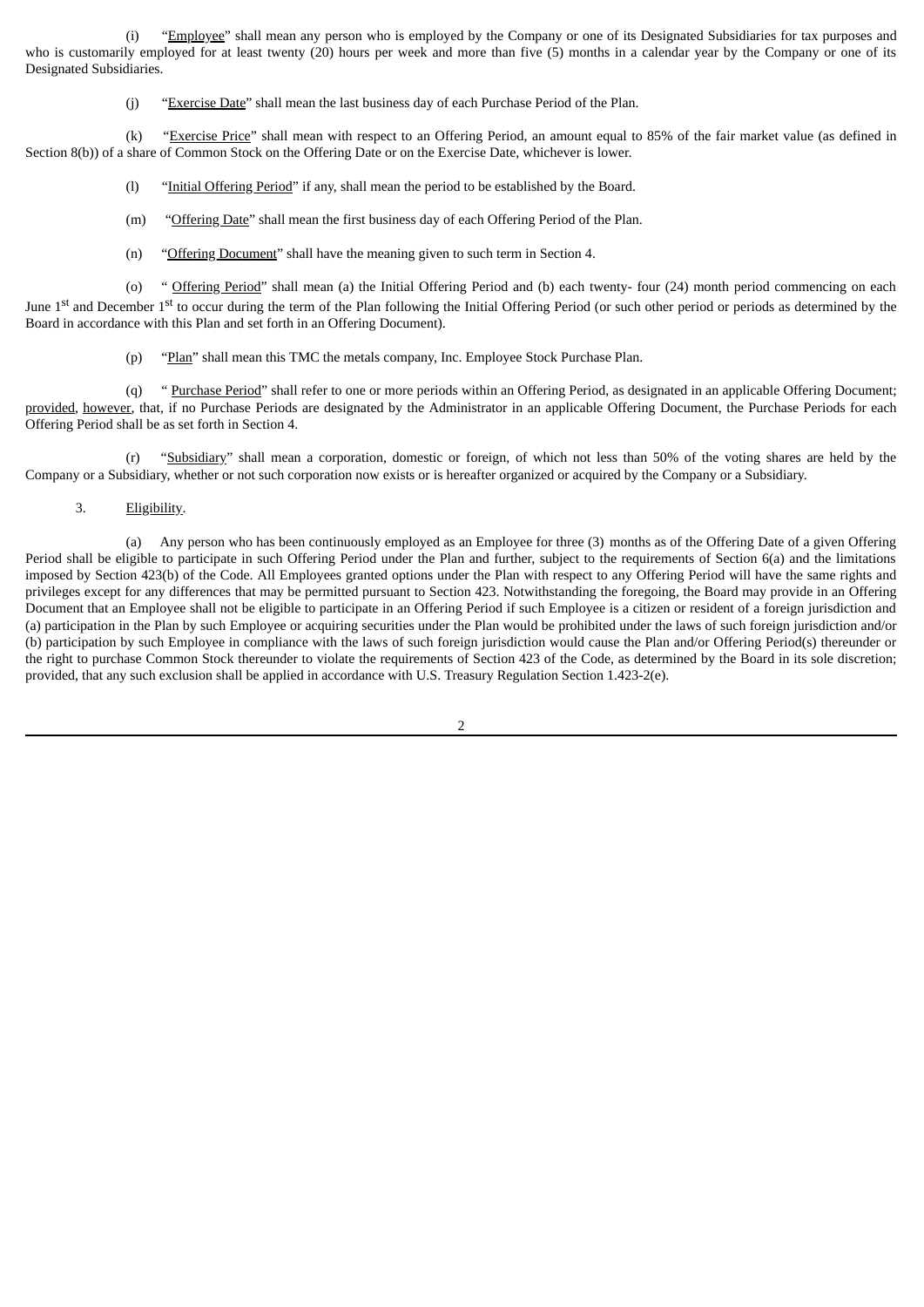(b) Any provisions of the Plan to the contrary notwithstanding, no Employee shall be granted an option under the Plan (i) if, immediately after the grant, such Employee (or any other person whose stock would be attributed to such Employee pursuant to Section 424(d) of the Code) would own stock and/or hold outstanding options to purchase stock possessing five percent (5%) or more of the total combined voting power or value of all classes of stock of the Company or of any Subsidiary of the Company or (ii) which permits his or her rights to purchase stock under all employee stock purchase plans (described in Section 423 of the Code) of the Company and its Subsidiaries to accrue at a rate which exceeds \$25,000 of fair market value of such stock as defined in Section 8(b) (determined at the time such option is granted) for each calendar year in which such option is outstanding at any time. This limitation shall be applied in accordance with Section 423(b)(8) of the Code. In addition, the maximum number of shares of Common Stock that may be purchased by any participant during an Offering Period shall be 15,000 shares of Common Stock. Any option granted under the Plan shall be deemed to be modified to the extent necessary to satisfy this Section 3(b).

4. Offering Periods. The terms and conditions applicable to each Offering Period may be set forth in an "Offering Document" adopted by the Board, which Offering Document shall be in such form and shall contain such terms and conditions as the Board shall deem appropriate and shall be incorporated by reference into and made part of the Plan. The Plan shall be implemented by a series of Offering Periods, with Purchase Periods within each Offering Period commencing on each June 1<sup>st</sup> and December 1<sup>st</sup> to occur during the Offering Period or the first business day thereafter (or at such other time or times as designated in an applicable Offering Document or as may be determined by the Board). The provisions of separate Offering Periods under the Plan need not be identical. The dates of the applicable Purchase Period(s) in each Offering Period may be (but are not required to be) identical, provided that the terms of participation are the same within any particular Offering Period except for any differences that may be permitted pursuant to Section 423.

5. Automatic Reset of Offering Periods. Notwithstanding anything in the Plan to the contrary, if the fair market value of a share of Common Stock on any Exercise Date that occurs during an Offering Period is less than the fair market value of a share of Common Stock on the Offering Date of the applicable Offering Period, then such Offering Period shall automatically terminate immediately after the purchase of Shares on such Exercise Date and a new subsequent Offering Period shall commence on the June 1<sup>st</sup> and December 1<sup>st</sup> next following such Exercise Date (an "<u>Automatic Reset</u>").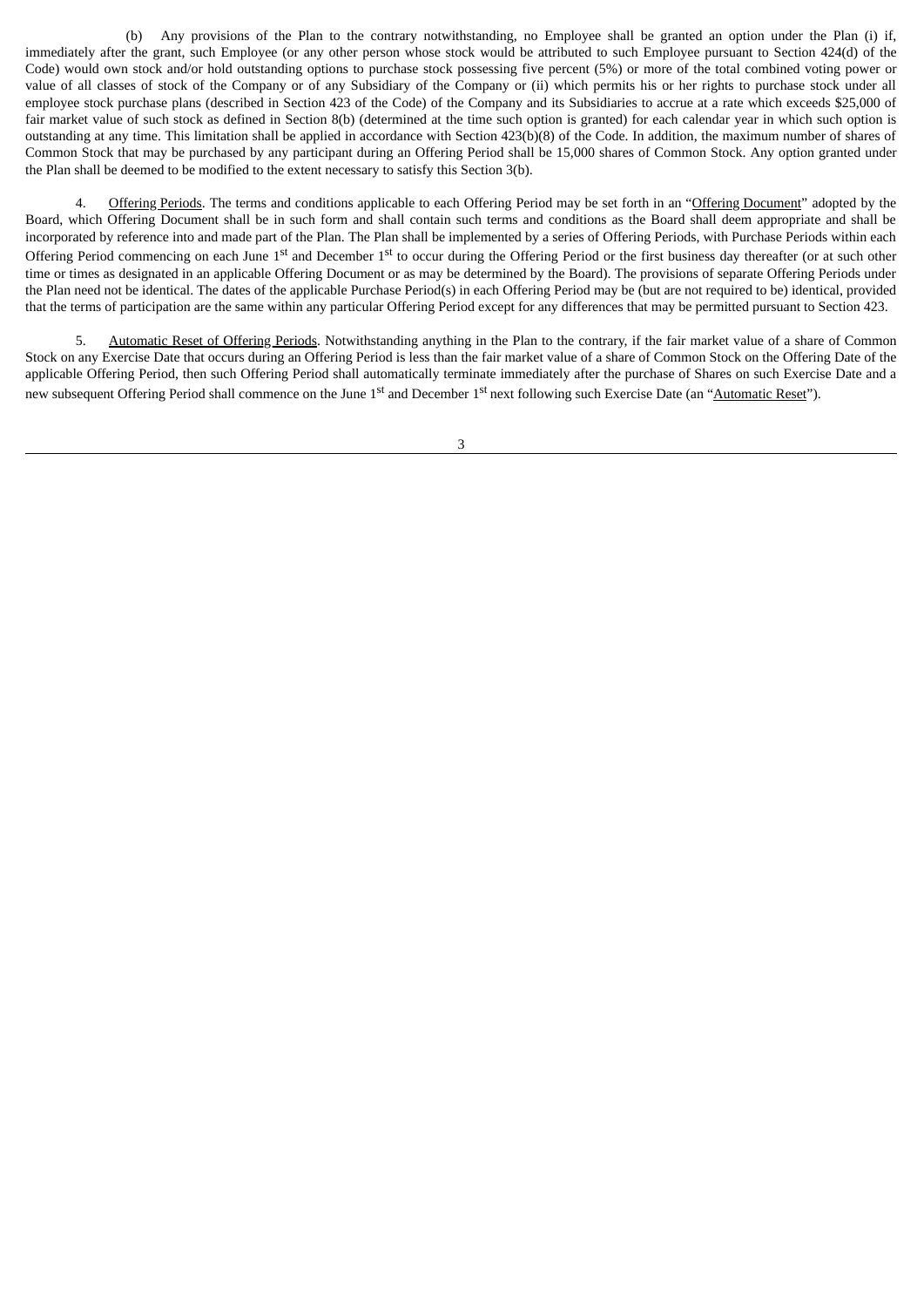#### 6. Participation.

(a) An eligible Employee may become a participant in the Plan by completing an enrollment form provided by the Company and filing it with the Company or its designee at least fifteen (15) days prior to the applicable Offering Date, unless a later time for filing the enrollment form is set by the Board for all eligible Employees with respect to a given Offering Period and provided, however, that upon the termination of an Offering Period as a result of an Automatic Reset, each participant in such Offering Period shall automatically participate in the immediately following Offering Period on the same terms on which the participant participated in the terminated Offering Period pursuant to the participant's existing enrollment form (as may be subsequently modified or revoked in accordance with the Plan). The enrollment form and its submission may be electronic as directed by the Company. The enrollment form shall set forth the percentage of the participant's Compensation (which shall be not less than one percent (1%) and not more than fifteen percent (15%) to be paid as Contributions pursuant to the Plan.

(b) Payroll deductions shall commence with the first payroll following the Offering Date, unless a later time is set by the Board with respect to a given Offering Period, and shall end on the last payroll paid on or prior to the Exercise Date of the Offering Period to which the enrollment form is applicable, unless sooner terminated as provided in Section 11.

#### 7. Method of Payment of Contributions.

(a) Each participant shall elect to have payroll deductions made on each payroll during the Offering Period in an amount not less than one percent (1%) and not more than fifteen percent (15%) of such participant's Compensation on each such payroll (or such other percentage as the Board may establish from time to time before an Offering Date). All payroll deductions made by a participant shall be credited to his or her account under the Plan. A participant may not make any additional payments into such account.

A participant may discontinue his or her participation in the Plan as provided in Section 11, or, on one occasion only during each Purchase Period, may decrease, but may not increase, the rate of his or her Contributions during the Purchase Period by completing and filing with the Company a new enrollment form authorizing a change in the deduction rate. The change in rate shall be effective as of the beginning of the next payroll period following the date of filing of the new enrollment form, if the enrollment form is submitted at least fifteen (15) days prior to such date, and, if not, as of the beginning of the next succeeding payroll period.

(b) Notwithstanding the foregoing, to the extent necessary to comply with Section 423(b)(8) of the Code and Section 3(b), a participant's payroll deductions may be suspended at any time during an Offering Period.

#### 8. Grant of Option.

(a) On the Offering Date of each Offering Period, each eligible Employee participating in such Offering Period shall be granted an option to purchase on each Exercise Date during such Offering Period a number of shares of the Common Stock determined by dividing such Employee's Contributions accumulated prior to such Exercise Date and retained in the participant's account as of the Exercise Date by the applicable Exercise Price; provided however, that such purchase shall be subject to the limitations set forth in Sections 3(b) and 13. The fair market value of a share of the Common Stock shall be determined as provided in Section 8(b).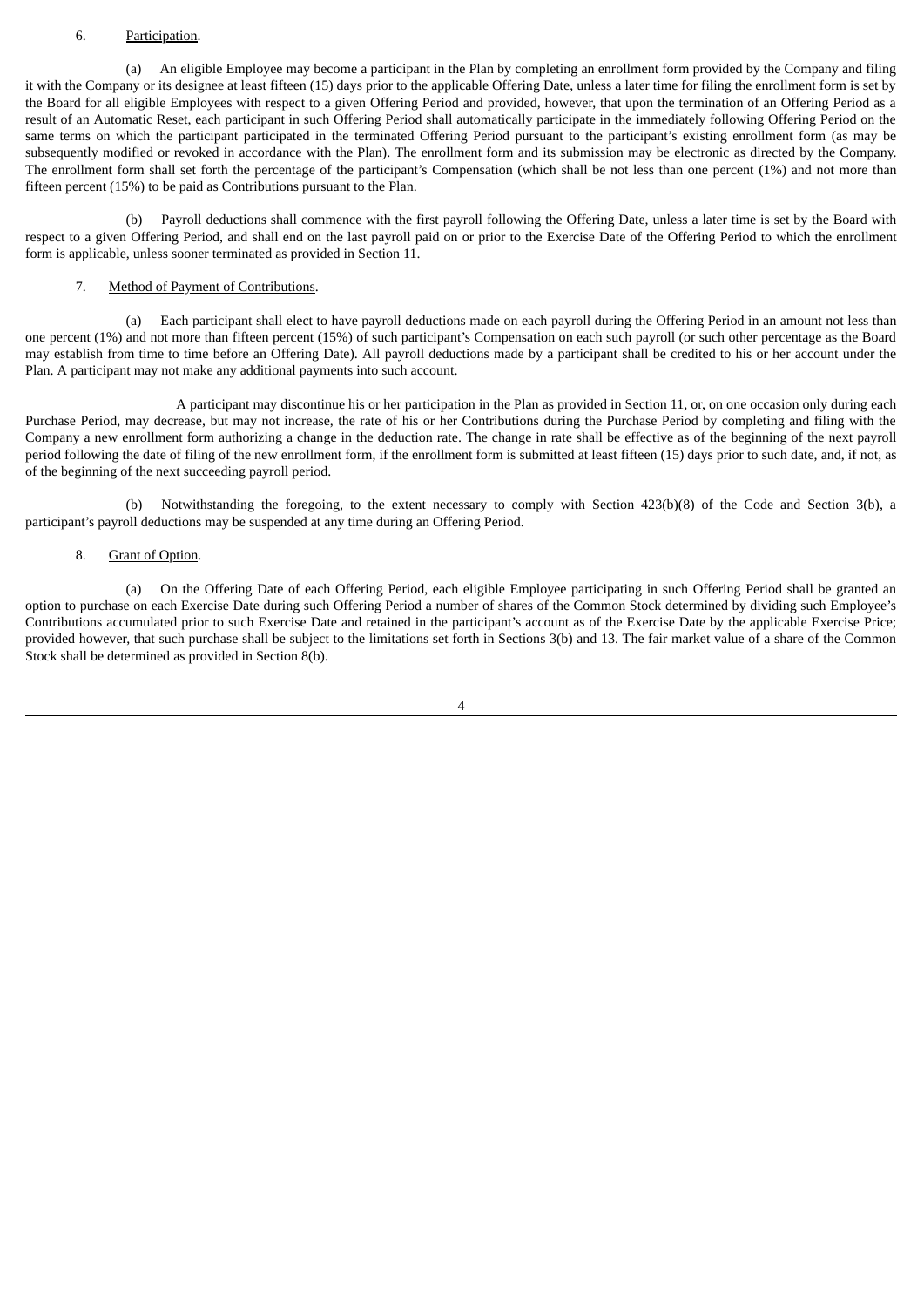(b) The fair market value of the Common Stock on a given date shall be (i) if the Common Stock is listed on a national securities exchange or traded in the over-the-counter market and sales prices are regularly reported for the Common Stock, the closing or last sale price of the Common Stock for such date (or, in the event that the Common Stock is not traded on such date, on the immediately preceding trading date), on the composite tape or other comparable reporting system; or (ii) if the Common Stock is not listed on a national securities exchange and such price is not regularly reported, the mean between the bid and asked prices per share of the Common Stock at the close of trading in the over-the-counter market.

9. Exercise of Option. Unless a participant withdraws from the Plan as provided in Section 11, his or her option for the purchase of shares will be exercised automatically on the applicable Exercise Date of the Offering Period, and the maximum number of full shares subject to the option will be purchased for him or her at the applicable Exercise Price with the accumulated Contributions in his or her account. If a fractional number of shares results, then such number shall be rounded down to the next whole number and any unapplied cash shall be carried forward to the next Exercise Date, unless the participant requests a cash payment. The shares purchased upon exercise of an option hereunder shall be deemed to be issued to the participant on the Exercise Date. During a participant's lifetime, a participant's option to purchase shares hereunder is exercisable only by him or her.

10. Delivery. Upon the written request of a participant, certificates representing the shares purchased upon exercise of an option will be issued as promptly as practicable after the applicable Exercise Date to participants who wish to hold their shares in certificate form, except that the Board may determine that such shares shall be held for each participant's benefit by a broker designated by the Board. Any payroll deductions accumulated in a participant's account which are not sufficient to purchase a full Share shall be retained in the participant's account for the subsequent Offering Period, subject to earlier withdrawal by the participant as provided in Section 11 below. Any other amounts left over in a participant's account after an Exercise Date shall be returned to the participant.

11. Withdrawal; Termination of Employment. A participant may withdraw all but not less than all the Contributions credited to his or her account under the Plan at any time prior to the Exercise Date of an Offering Period by giving written notice to the Company or its designee. All of the participant's Contributions credited to his or her account will be paid to him or her promptly after receipt of his or her notice of withdrawal and his or her option for the current period will be automatically terminated, and no further Contributions for the purchase of shares will be made during the Offering Period.

(a) Upon termination of the participant's Continuous Status as an Employee prior to the Exercise Date of the Offering Period for any reason, including retirement or death, the Contributions credited to his or her account will be returned to him or her or, in the case of his or her death, to the person or persons entitled thereto under Section 15, and his or her option will be automatically terminated.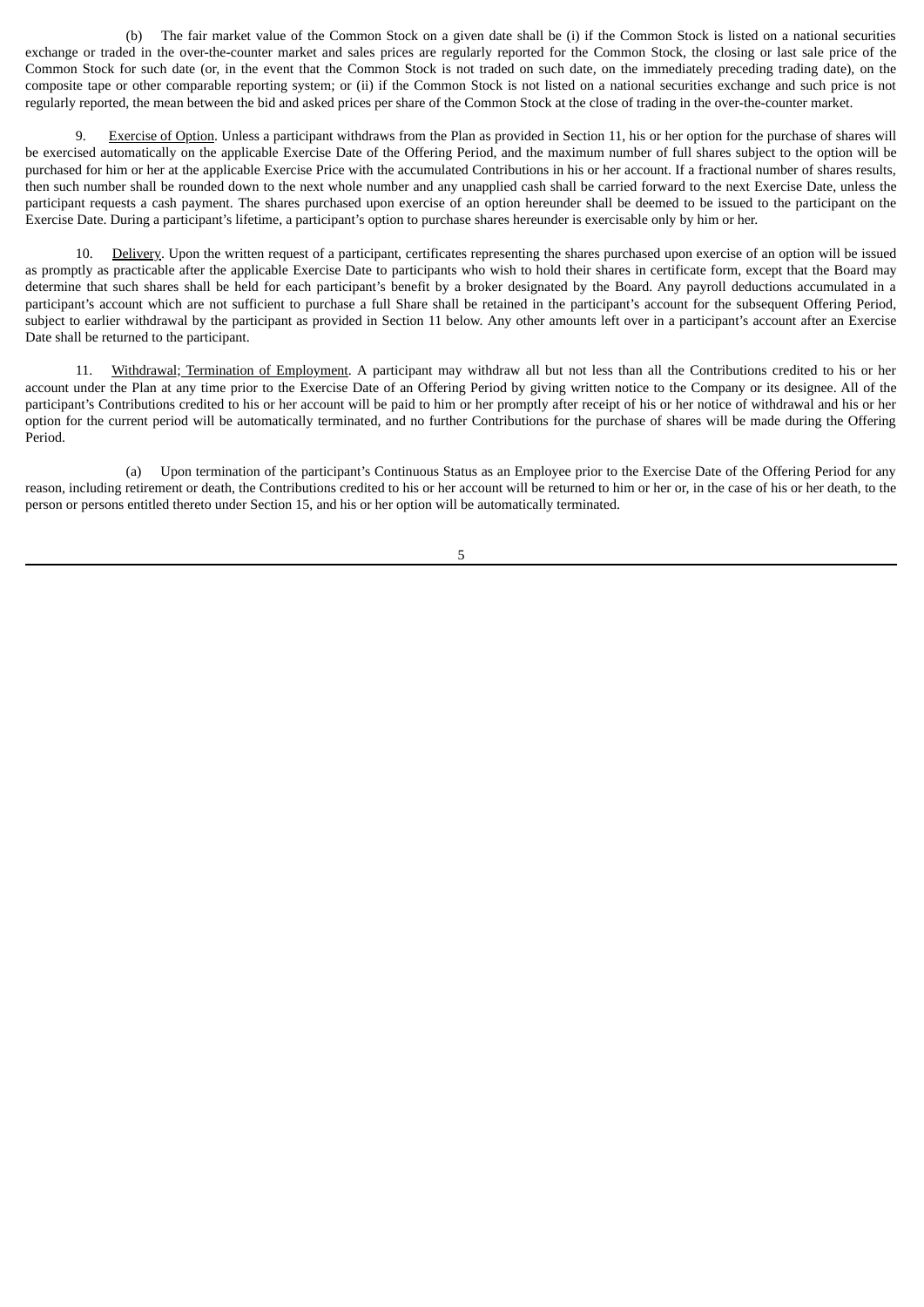(b) In the event an Employee fails to remain in Continuous Status as an Employee for at least 20 hours per week during the Offering Period in which the Employee is a participant, he or she will be deemed to have elected to withdraw from the Plan and the Contributions credited to his or her account will be returned to him or her and his or her option terminated.

A participant's withdrawal from an Offering Period will not have any effect upon his or her eligibility to participate in a succeeding offering or in any similar plan which may hereafter be adopted by the Company.

- 12. Interest. No interest shall accrue on the Contributions of a participant in the Plan.
- 13. Stock.

(a) The maximum number of shares of Common Stock which shall be made available for sale under the Plan shall be 3,000,000 shares, subject to adjustment upon changes in capitalization of the Company as provided in Section 19. In addition to the foregoing, subject to Section 19, on the first day of each calendar year beginning on and including January 1, 2022 and ending on and including January 1, 2031, the number of shares of Common Stock available for sale under the Plan shall be increased by that number of shares equal to the lesser of (a) one percent (1%) of the number of outstanding shares on the final day of the immediately preceding calendar year and (b) such smaller number of shares as determined by the Board. If the total number of shares which would otherwise be subject to options granted pursuant to Section 8(a) on the Offering Date of an Offering Period exceeds the number of shares then available under the Plan (after deduction of all shares for which options have been exercised), the Company shall make a pro rata allocation of the shares remaining available for option grants in as uniform a manner as shall be practicable and as it shall determine to be equitable. Any amounts remaining in an Employee's account not applied to the purchase of shares pursuant to this Section 13 shall be refunded on or promptly after the Exercise Date. In such event, the Company shall give written notice of such reduction of the number of shares subject to the option to each Employee affected thereby and shall similarly reduce the rate of Contributions, if necessary.

(b) The participant will have no interest or voting right in shares covered by his or her option until such option has been exercised.

14. Administration. The Board shall supervise and administer the Plan and shall have full power to adopt, amend and rescind any rules deemed desirable and appropriate for the administration of the Plan and not inconsistent with the Plan, to construe and interpret the Plan, to correct any defect or supply any omission or reconcile any inconsistency or ambiguity in the Plan and to make all other determinations necessary or advisable for the administration of the Plan, including without limitation, adopting subplans applicable to particular Designated Subsidiaries or locations, which subplans may be designed to be outside the scope of Section 423 of the Code.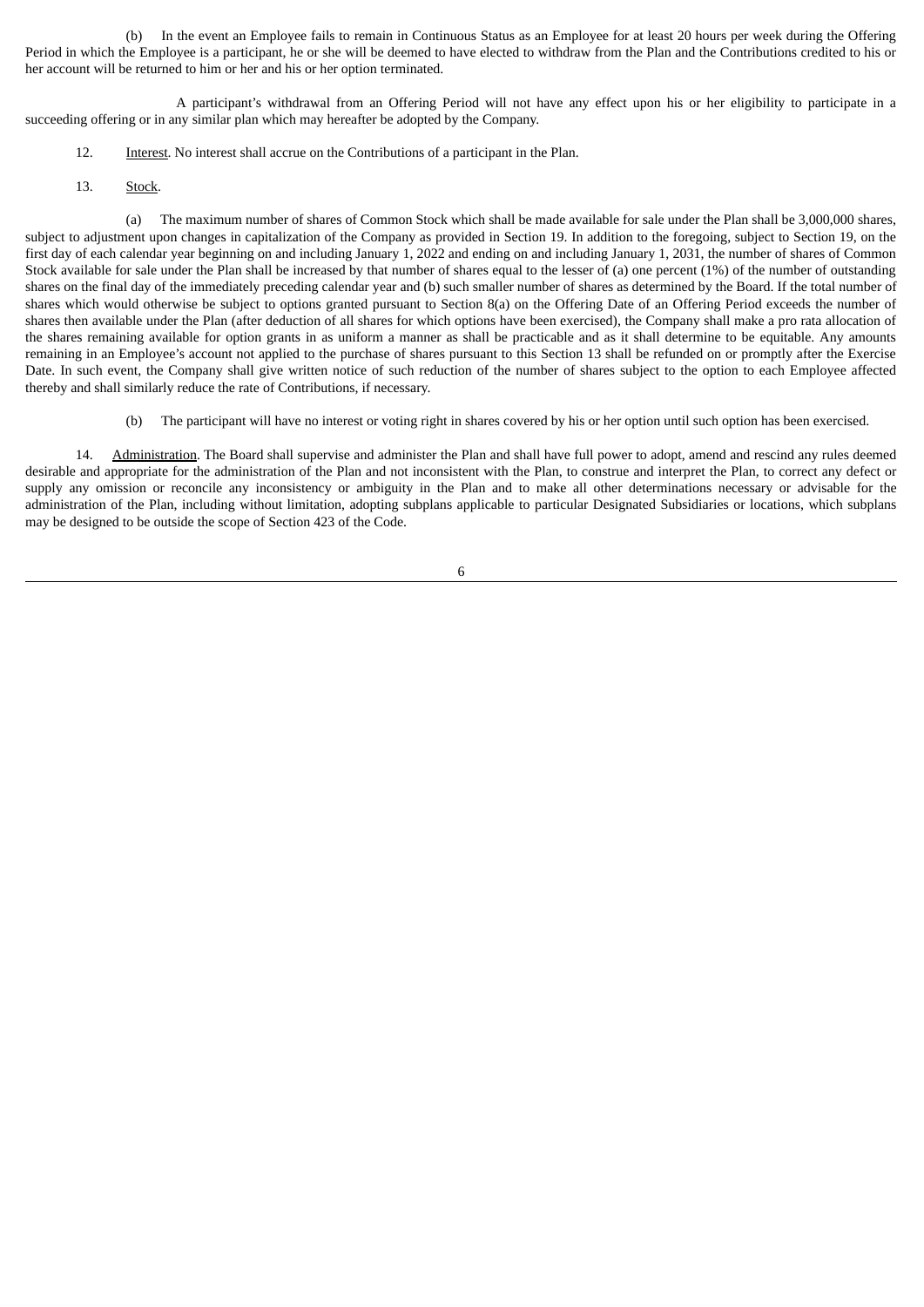15. Designation of Beneficiary. A participant may designate a beneficiary who is to receive any shares and cash, if any, from the participant's account under the Plan in the event of such participant's death subsequent to the end of the Offering Period but prior to delivery to him or her of such shares and cash. In addition, a participant may designate a beneficiary who is to receive any cash from the participant's account under the Plan in the event of such participant's death prior to the Exercise Date of the Offering Period. If a participant is married and the designated beneficiary is not the spouse, spousal consent shall be required for such designation to be effective. Beneficiary designations shall be made either in writing or by electronic delivery as directed by the Company.

(a) Such designation of beneficiary may be changed by the participant (and his or her spouse, if any) at any time by submission of the required notice, which may be electronic. In the event of the death of a participant and in the absence of a beneficiary validly designated under the Plan who is living at the time of such participant's death, the Company shall deliver such shares and/or cash to the executor or administrator of the estate of the participant, or if no such executor or administrator has been appointed (to the knowledge of the Company), the Company, in its discretion, may deliver such shares and/or cash to the spouse or to any one or more dependents or relatives of the participant, or if no spouse, dependent or relative is known to the Company, then to such other person as the Company may designate.

16. Transferability. Neither Contributions credited to a participant's account nor any rights with regard to the exercise of an option or to receive shares under the Plan may be assigned, transferred, pledged or otherwise disposed of in any way (other than by will, the laws of descent and distribution or as provided in Section 15) by the participant. Any such attempt at assignment, transfer, pledge or other disposition shall be without effect, except that the Company may treat such act as an election to withdraw funds in accordance with Section 11.

17. Use of Funds. All Contributions received or held by the Company under the Plan may be used by the Company for any corporate purpose, and the Company shall not be obligated to segregate such Contributions.

18. Reports. Individual accounts will be maintained for each participant in the Plan. Statements of account will be given to participating Employees promptly following the Exercise Date, which statements will set forth the amounts of Contributions, the per share purchase price, the number of shares purchased and the remaining cash balance, if any.

19. Adjustments upon Changes in Capitalization. Subject to any required action by the stockholders of the Company, the number of shares of Common Stock covered by unexercised options under the Plan and the number of shares of Common Stock which have been authorized for issuance under the Plan but are not yet subject to options under Section 13(a) (collectively, the "Reserves"), the maximum number of shares of Common Stock that may be purchased by a participant in an Offering Period set forth in Section 3(b) as well as the price per share of Common Stock covered by each unexercised option under the Plan, shall be proportionately adjusted for any increase or decrease in the number of issued shares of Common Stock resulting from a stock split, reverse stock split, stock dividend, combination or reclassification of the Common Stock. Such adjustment shall be made by the Board, whose determination in that respect shall be final, binding and conclusive.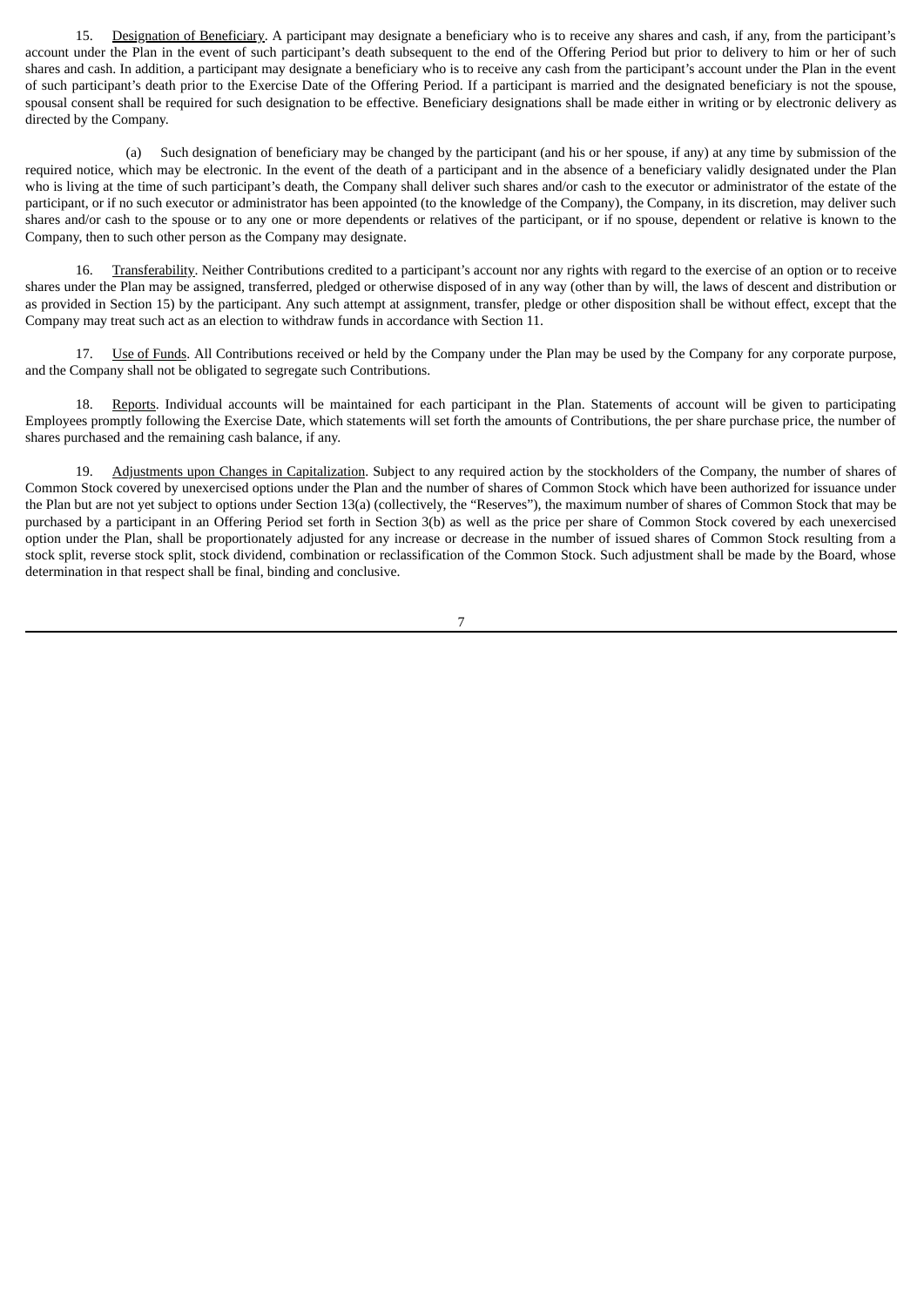In the event of the proposed dissolution or liquidation of the Company, an Offering Period then in progress will terminate immediately prior to the consummation of such proposed action, unless otherwise provided by the Board. In the event of a proposed sale of all or substantially all of the assets of the Company, or the merger, consolidation or other capital reorganization of the Company with or into another corporation, each option outstanding under the Plan shall be assumed or an equivalent option shall be substituted by such successor corporation or a parent or subsidiary of such successor corporation, unless the Board determines, in the exercise of its sole discretion and in lieu of such assumption or substitution, to shorten the Offering Period then in progress by setting a new Exercise Date (the "New Exercise Date"). If the Board shortens the Offering Period then in progress in lieu of assumption or substitution in the event of a merger or sale of assets, the Board shall notify each participant in writing, at least ten days prior to the New Exercise Date, that the Exercise Date for his or her option has been changed to the New Exercise Date and that his or her option will be exercised automatically on the New Exercise Date, unless prior to such date he or she has withdrawn from the Offering Period as provided in Section 11. For purposes of this section, an option granted under the Plan shall be deemed to be assumed if, following the sale of assets, merger or other reorganization, the option confers the right to purchase, for each share of Common Stock subject to the option immediately prior to the sale of assets, merger or other reorganization, the consideration (whether stock, cash or other securities or property) received in the sale of assets, merger or other reorganization by holders of Common Stock for each share of Common Stock held on the effective date of such transaction (and if such holders were offered a choice of consideration, the type of consideration chosen by the holders of a majority of the outstanding shares of Common Stock); provided, however, that if such consideration received in such transaction was not solely common stock of the successor corporation or its parent (as defined in Section 424(e) of the Code), the Board may, with the consent of the successor corporation, provide for the consideration to be received upon exercise of the option to be solely common stock of the successor corporation or its parent equal in fair market value to the per share consideration received by holders of Common Stock in the sale of assets, merger or other reorganization.

The Board may, if it so determines in the exercise of its sole discretion, also make provision for adjusting the Reserves, as well as the price per share of Common Stock covered by each outstanding option, in the event that the Company effects one or more reorganizations, recapitalizations, rights offerings or other increases or reductions of shares of its outstanding Common Stock, and in the event of the Company being consolidated with or merged into any other corporation.

#### 20. Amendment or Termination.

(a) The Board may at any time terminate or amend the Plan. Except as provided in Section 19, no such termination may affect options previously granted, nor may an amendment make any change in any option theretofore granted which adversely affects the rights of any participant provided that an Offering Period may be terminated by the Board on an Exercise Date or by the Board's setting a new Exercise Date with respect to an Offering Period then in progress if the Board determines that termination of the Offering Period is in the best interests of the Company or if continuation of the Offering Period would cause the Company to incur adverse accounting charges in the generally-accepted accounting rules applicable to the Plan. In addition, to the extent necessary to comply with Section 423 of the Code (or any successor rule or provision or any applicable law or regulation), the Company shall obtain stockholder approval in such a manner and to such a degree as so required.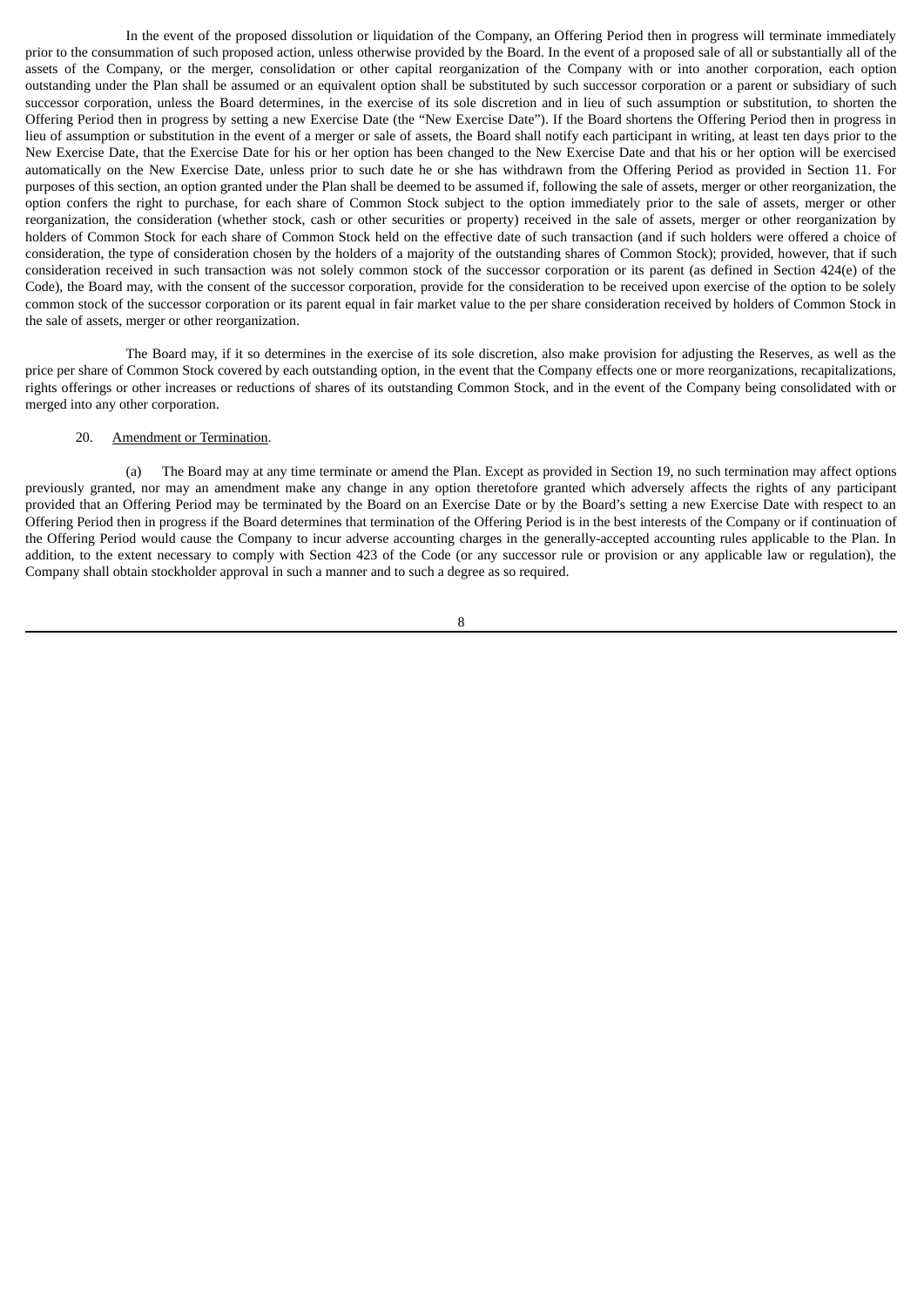(b) Without stockholder consent and without regard to whether any participant rights may be considered to have been adversely affected, the Board shall be entitled to change the Offering Periods, limit the frequency and/or number of changes in the amount withheld during an Offering Period, establish the exchange ratio applicable to amounts withheld in a currency other than U.S. dollars, permit payroll withholding in excess of the amount designated by a participant in order to adjust for delays or mistakes in the Company's processing of properly completed withholding elections, establish reasonable waiting and adjustment periods and/or accounting and crediting procedures to ensure that amounts applied toward the purchase of Common Stock for each participant properly correspond with amounts withheld from the participant's Compensation, and establish such other limitations or procedures as the Board determines in its sole discretion advisable that are consistent with the Plan.

21. Notices. All notices or other communications by a participant to the Company under or in connection with the Plan shall be deemed to have been duly given when received in the form specified by the Company at the location, or by the person, designated by the Company for the receipt thereof.

22. Conditions upon Issuance of Shares. Shares shall not be issued with respect to an option unless the exercise of such option and the issuance and delivery of such shares pursuant thereto shall comply with all applicable provisions of law, domestic or foreign, including, without limitation, the *Business Corporations Act (British Columbia)*, the Securities Act of 1933, as amended, the Securities Exchange Act of 1934, as amended, the rules and regulations promulgated thereunder, and the requirements of any stock exchange upon which the shares may then be listed, and shall be further subject to the approval of counsel for the Company with respect to such compliance.

As a condition to the exercise of an option, the Company may require the person exercising such option to represent and warrant at the time of any such exercise that the shares are being purchased only for investment and without any present intention to sell or distribute such shares if, in the opinion of counsel for the Company, such a representation is required by any of the aforementioned applicable provisions of law.

23. Information Regarding Disqualifying Dispositions. By electing to participate in the Plan, each participant agrees to provide any information about any transfer of shares of Common Stock acquired under the Plan that occurs within two years after the first business day of the Offering Period in which such shares were acquired as may be requested by the Company or any Subsidiaries in order to assist it in complying with the tax laws.

24. Right to Terminate Employment. Nothing in the Plan or in any agreement entered into pursuant to the Plan shall confer upon any Employee the right to continue in the employment of the Company or any Subsidiary, or affect any right which the Company or any Subsidiary may have to terminate the employment of such Employee.

25. Rights as a Stockholder. Neither the granting of an option nor a deduction from payroll shall constitute an Employee the owner of shares covered by an option. No Employee shall have any right as a stockholder unless and until an option has been exercised, and the shares underlying the option have been registered in the Company's share register.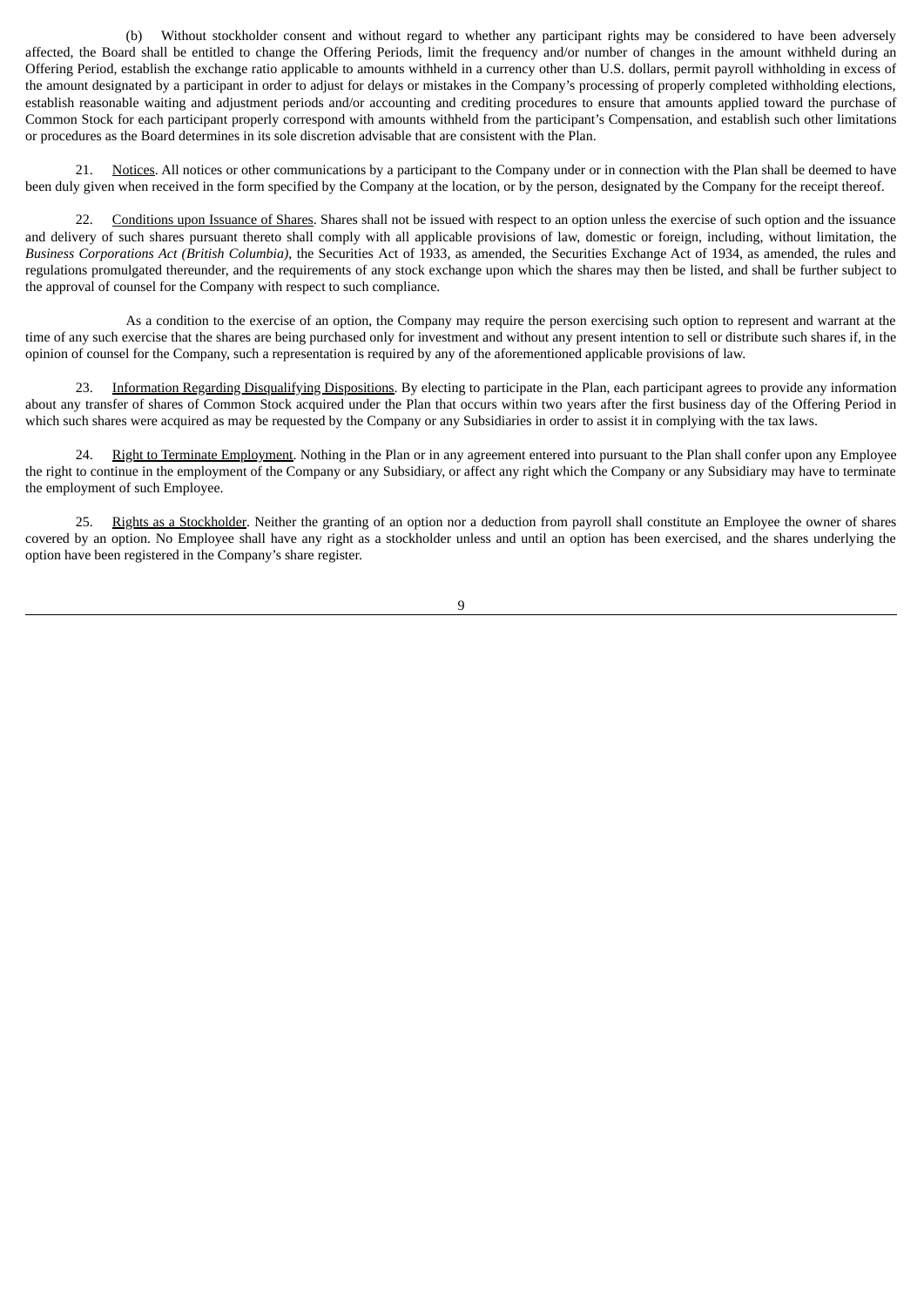26. Term of Plan. The Plan shall become effective upon approval by the Board, subject to approval of the Plan by the stockholders of the Company within 12 months following the date the Plan is first approved by the Board, and shall continue in effect through December 31, 2031, unless sooner terminated under Section 20.

27. Applicable Law. This Plan shall be governed in accordance with the laws of the State of Delaware, applied without giving effect to any conflict-of-law principles.